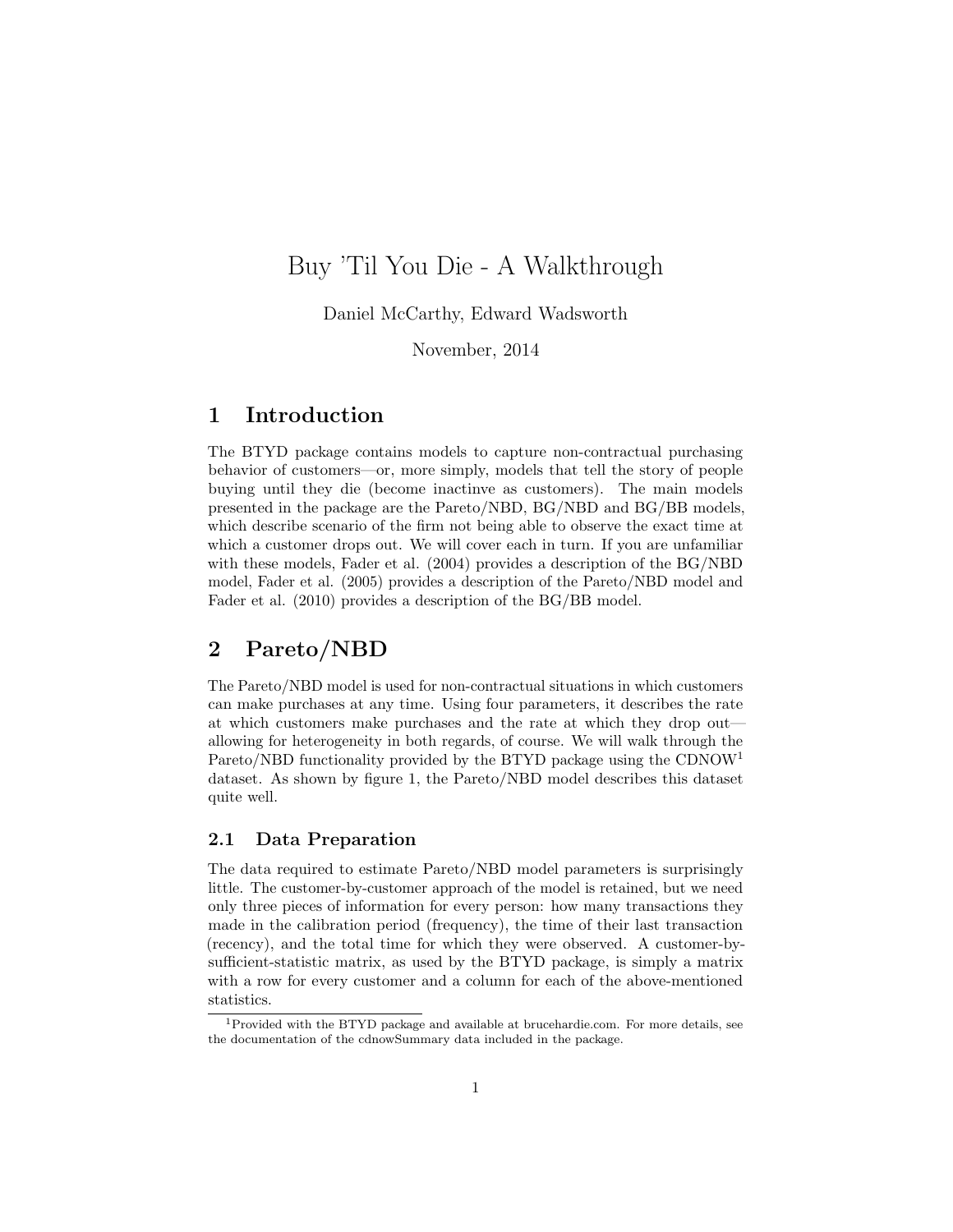

<span id="page-1-0"></span>Figure 1: Calibration period fit of Pareto/NBD model to CDNOW dataset.

You may find yourself with the data available as an event log. This is a data structure which contains a row for every transaction, with a customer identifier, date of purchase, and (optionally) the amount of the transaction.  $dc$  ReadLines is a function to convert an event log in a comma-delimited file to an data frame in R—you could use another function such as read.csv or read.table if desired, but dc.ReadLines simplifies things by only reading the data you require and giving the output appropriate column names. In the example below, we create an event log from the file "cdnowElog.csv", which has customer IDs in the second column, dates in the third column and sales numbers in the fifth column.

```
cdnowElog <- system.file("data/cdnowElog.csv", package = "BTYD")
elog <- dc.ReadLines(cdnowElog, cust.idx = 2,
                    date.idx = 3, sales.idx = 5)
elog[1:3,]
# cust date sales
# 1 1 19970101 29.33
# 2 1 19970118 29.73
# 3 1 19970802 14.96
```
Note the formatting of the dates in the output above. dc.Readlines saves dates as characters, exactly as they appeared in the original comma-delimited file. For many of the data-conversion functions in BTYD, however, dates need to be compared to each other—and unless your years/months/days happen to be in the right order, you probably want them to be sorted chronologically and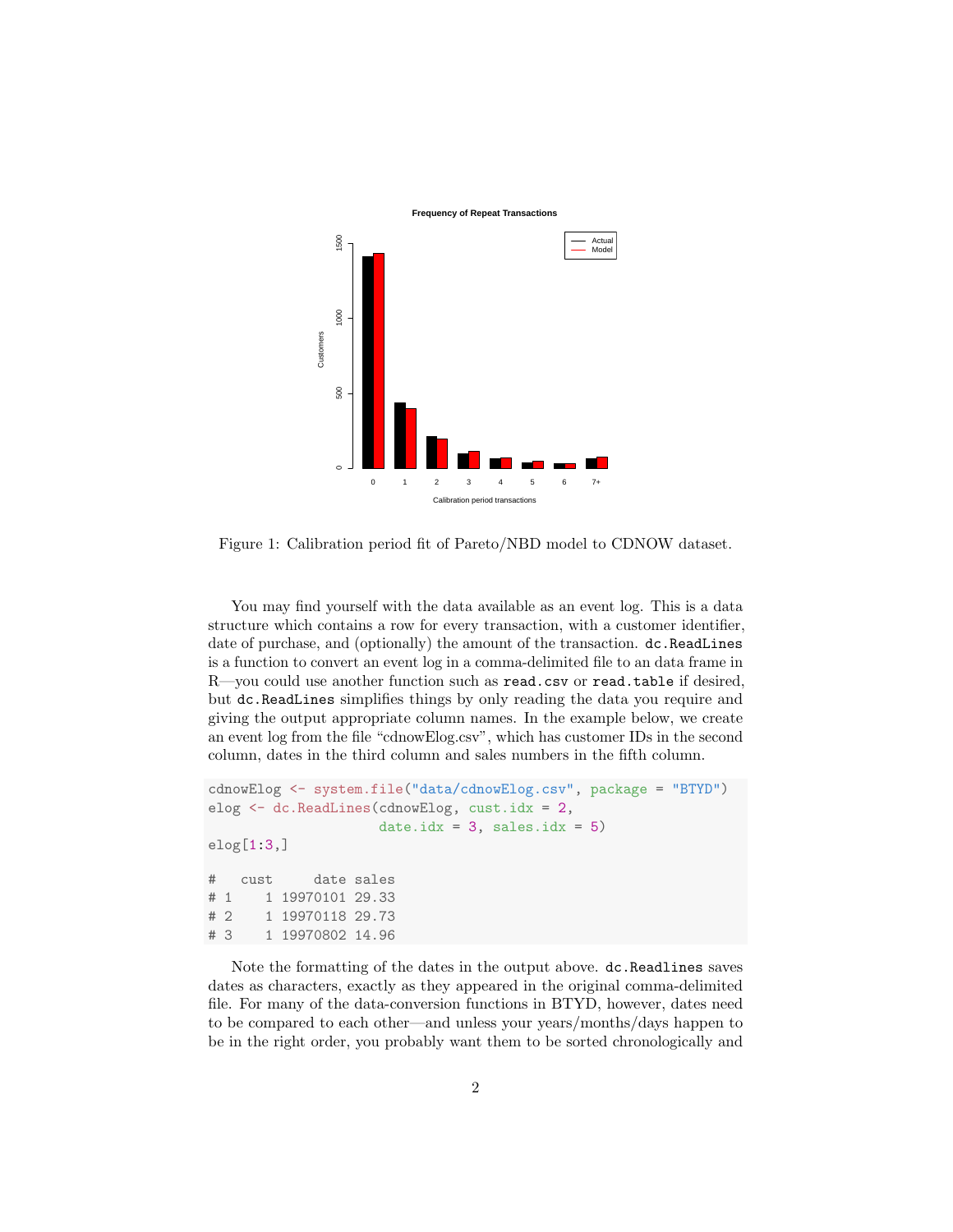not alphabetically. Therefore, we convert the dates in the event log to R Date objects:

```
elog$date <- as.Date(elog$date, "%Y%m%d");
elog[1:3]# cust date sales
# 1 1 1997-01-01 29.33
# 2 1 1997-01-18 29.73
# 3 1 1997-08-02 14.96
```
Our event log now has dates in the right format, but a bit more cleaning needs to be done. Transaction-flow models, such as the Pareto/NBD, is concerned with interpurchase time. Since our timing information is only accurate to the day, we should merge all transactions that occurred on the same day. For this, we use dc.MergeTransactionsOnSameDate. This function returns an event log with only one transaction per customer per day, with the total sum of their spending for that day as the sales number.

```
elog <- dc.MergeTransactionsOnSameDate(elog);
```
To validate that the model works, we need to divide the data up into a calibration period and a holdout period. This is relatively simple with either an event log or a customer-by-time matrix, which we are going to create soon. I am going to use 30 September 1997 as the cutoff date, as this point (39 weeks) divides the dataset in half. The reason for doing this split now will become evident when we are building a customer-by-sufficient-statistic matrix from the customer-by-time matrix—it requires a last transaction date, and we want to make sure that last transaction date is the last date in the calibration period and not in the total period.

```
end.of.cal.period <- as.Date("1997-09-30")
elog.cal <- elog[which(elog$date <= end.of.cal.period), ]
```
The final cleanup step is a very important one. In the calibration period, the Pareto/NBD model is generally concerned with repeat transactions—that is, the first transaction is ignored. This is convenient for firms using the model in practice, since it is easier to keep track of all customers who have made at least one transaction (as opposed to trying to account for those who have not made any transactions at all). The one problem with simply getting rid of customers' first transactions is the following: We have to keep track of a "time zero" as a point of reference for recency and total time observed. For this reason, we use dc.SplitUpElogForRepeatTrans, which returns a filtered event log (\$repeat.trans.elog) as well as saving important information about each customer (\$cust.data).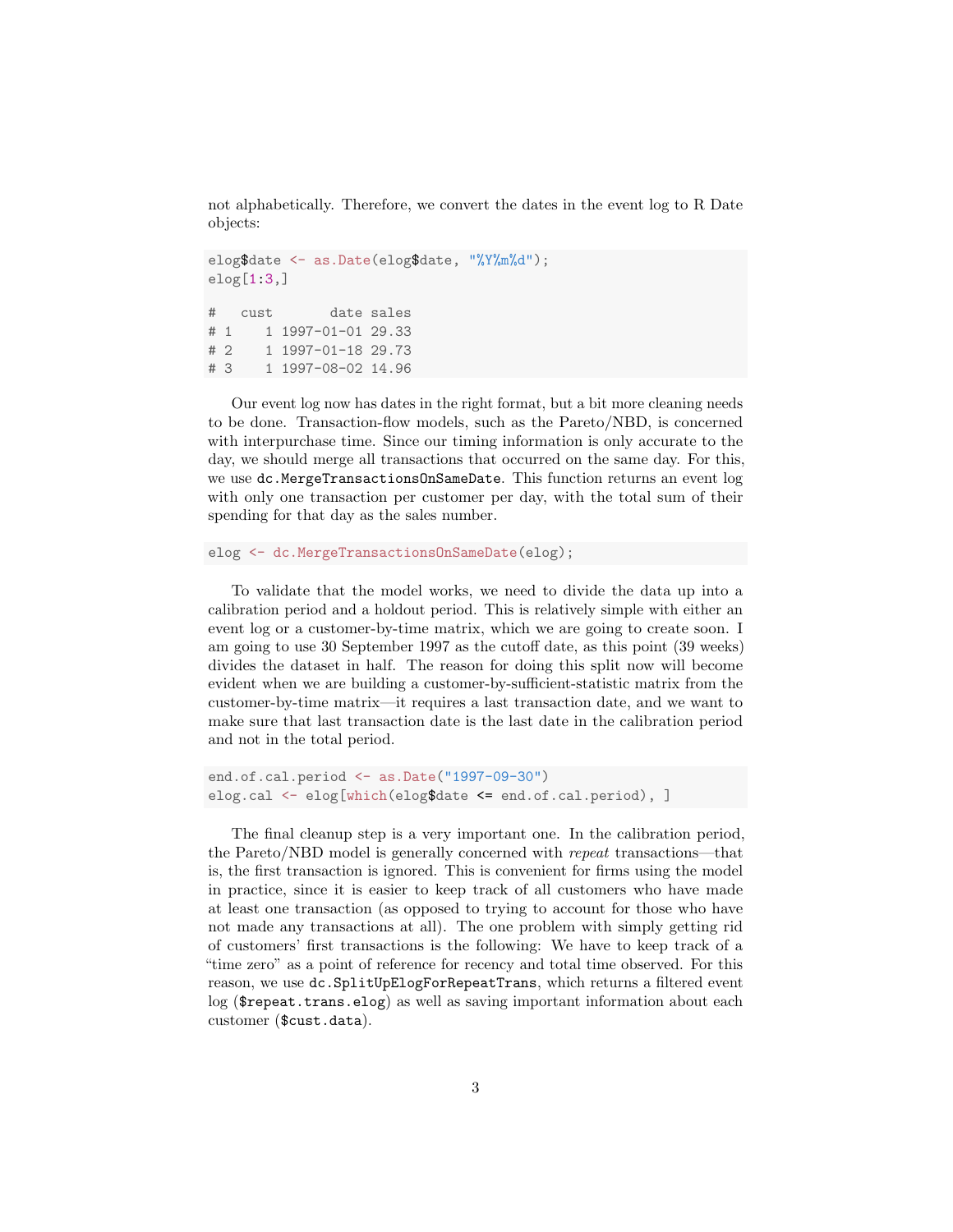```
split.data <- dc.SplitUpElogForRepeatTrans(elog.cal);
clean.elog <- split.data$repeat.trans.elog;
```
The next step is to create a customer-by-time matrix. This is simply a matrix with a row for each customer and a column for each date. There are several different options for creating these matrices:

- Frequency—each matrix entry will contain the number of transactions made by that customer on that day. Use dc.CreateFreqCBT. If you have already used dc.MergeTransactionsOnSameDate, this will simply be a reach customer-by-time matrix.
- Reach—each matrix entry will contain a 1 if the customer made any transactions on that day, and 0 otherwise. Use dc.CreateReachCBT.
- Spend—each matrix entry will contain the amount spent by that customer on that day. Use dc.CreateSpendCBT. You can set whether to use total spend for each day or average spend for each day by changing the is.avg.spend parameter. In most cases, leaving is.avg.spend as FALSE is appropriate.

```
freq.cbt <- dc.CreateFreqCBT(clean.elog);
freq.cbt[1:3,1:5]
# date
# cust 1997-01-08 1997-01-09 1997-01-10 1997-01-11 1997-01-12
# 1 0 0 0 0 0
# 2 0 0 0 0 0
# 6 0 0 0 1 0
```
There are two things to note from the output above:

- 1. Customers 3, 4, and 5 appear to be missing, and in fact they are. They did not make any repeat transactions and were removed when we used dc.SplitUpElogForRepeatTrans. Do not worry though—we will get them back into the data when we use dc.MergeCustomers (soon).
- 2. The columns start on January 8—this is because we removed all the first transactions (and nobody made 2 transactions withing the first week).

We have a small problem now—since we have deleted all the first transactions, the frequency customer-by-time matrix does not have any of the customers who made zero repeat transactions. These customers are still important; in fact, in most datasets, more customers make zero repeat transactions than any other number. Solving the problem is reasonably simple: we create a customer-by-time matrix using all transactions, and then merge the filtered CBT with this total CBT (using data from the filtered CBT and customer IDs from the total CBT).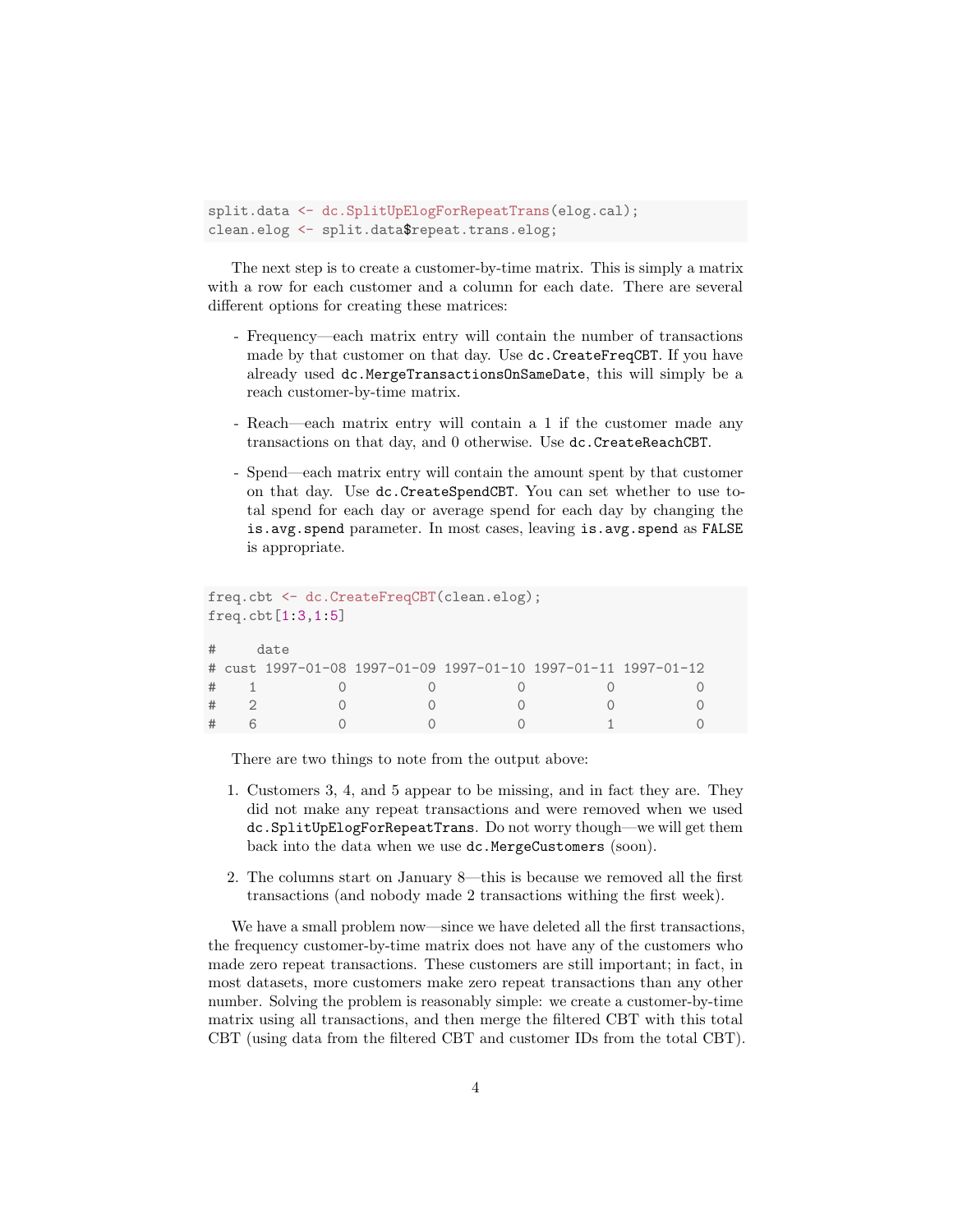tot.cbt <- dc.CreateFreqCBT(elog) cal.cbt <- dc.MergeCustomers(tot.cbt, freq.cbt)

From the calibration period customer-by-time matrix (and a bit of additional information we saved earlier), we can finally create the customer-bysufficient-statistic matrix described earlier. The function we are going to use is dc.BuildCBSFromCBTAndDates, which requires a customer-by-time matrix, starting and ending dates for each customer, and the time of the end of the calibration period. It also requires a time period to use—in this case, we are choosing to use weeks. If we chose days instead, for example, the recency and total time observed columns in the customer-by-sufficient-statistic matrix would have gone up to 273 instead of 39, but it would be the same data in the end. This function could also be used for the holdout period by setting cbt.is.during.cal.period to FALSE. There are slight differences when this function is used for the holdout period—it requires different input dates (simply the start and end of the holdout period) and does not return a recency (which has little value in the holdout period).

```
birth.periods <- split.data$cust.data$birth.per
last.dates <- split.data$cust.data$last.date
cal.cbs.dates <- data.frame(birth.periods, last.dates,
                            end.of.cal.period)
cal.cbs <- dc.BuildCBSFromCBTAndDates(cal.cbt, cal.cbs.dates,
                                      per="week")
```
You'll be glad to hear that, for the process described above, the package contains a single function to do everything for you: dc.ElogToCbsCbt. However, it is good to be aware of the process above, as you might want to make small changes for different situations—for example, you may not want to remove customers' initial transactions, or your data may be available as a customer-bytime matrix and not as an event log. For most standard situations, however, dc.ElogToCbsCbt will do. Reading about its parameters and output in the package documentation will help you to understand the function well enough to use it for most purposes.

#### 2.2 Parameter Estimation

Now that we have the data in the correct format, we can estimate model parameters. To estimate parameters, we use pnbd.EstimateParameters, which requires a calibration period customer-by-sufficient-statistic matrix and (optionally) starting parameters.  $(1,1,1,1)$  is used as default starting parameters if none are provided. The function which is maximized is pnbd.cbs.LL, which returns the log-likelihood of a given set of parameters for a customer-by-sufficient-statistic matrix.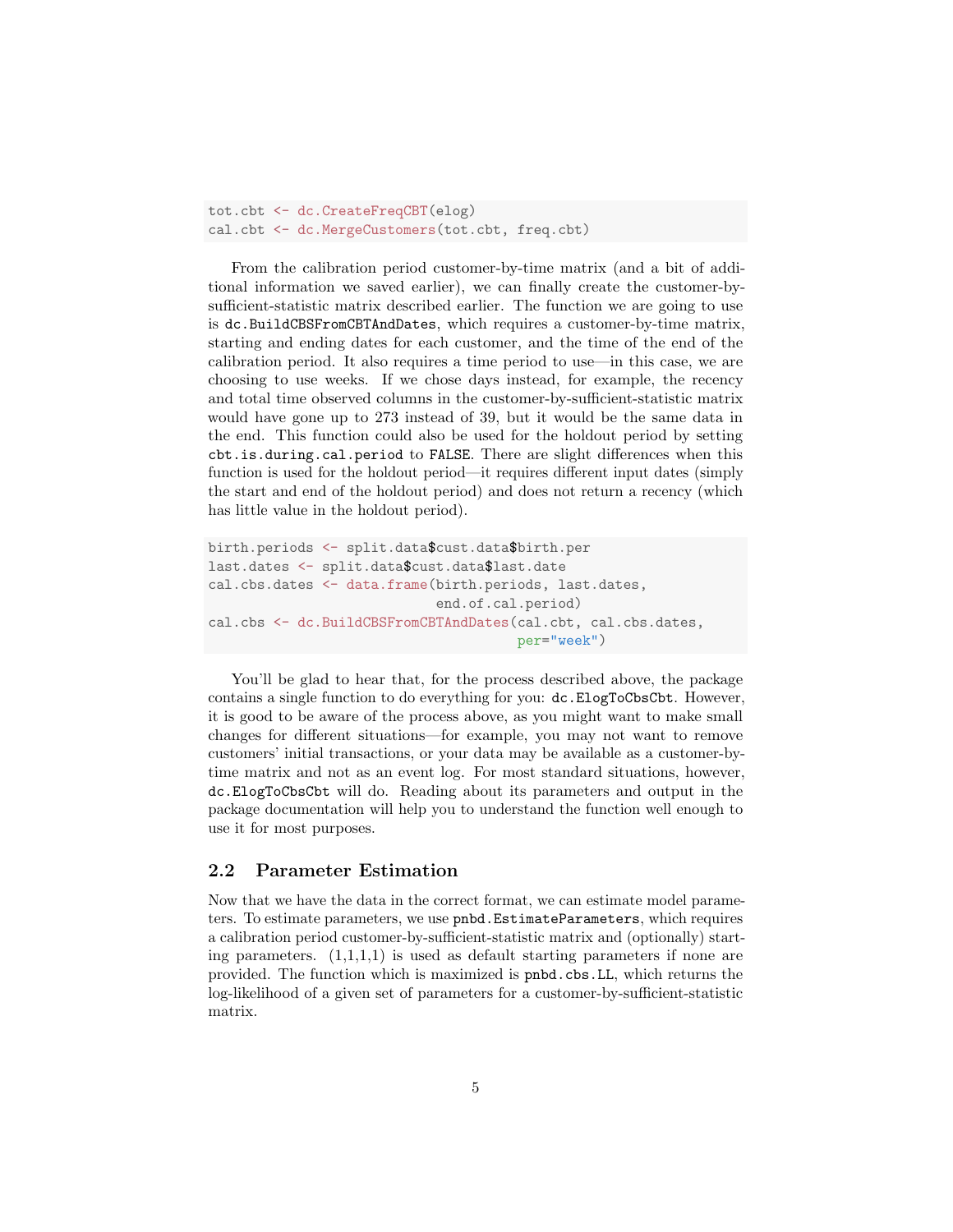```
params <- pnbd.EstimateParameters(cal.cbs);
params
# [1] 0.5534 10.5802 0.6061 11.6562
LL <- pnbd.cbs.LL(params, cal.cbs);
LL
# [1] -9595
```
As with any optimization, we should not be satisfied with the first output we get. Let's run it a couple more times, with its own output as a starting point, to see if it converges:

```
p.matrix <- c(params, LL);
for (i \text{ in } 1:2)params <- pnbd.EstimateParameters(cal.cbs, params);
LL <- pnbd.cbs.LL(params, cal.cbs);
p.matrix.row <- c(params, LL);
p.matrix <- rbind(p.matrix, p.matrix.row);
}
colnames(p.matrix) \leq c("r", "alpha", "s", "beta", "LL");rownames(p.matrix) \leq -1:3;
p.matrix;
# r alpha s beta LL
# 1 0.5534 10.58 0.6061 11.66 -9595
# 2 0.5534 10.58 0.6060 11.66 -9595
# 3 0.5534 10.58 0.6059 11.66 -9595
```
This estimation does converge. I am not going to demonstrate it here, but it is always a good idea to test the estimation function from several starting points.

Now that we have the parameters, the BTYD package provides functions to interpret them. As we know, r and alpha describe the gamma mixing distribution of the NBD transaction process. We can see this gamma distribution in figure [2,](#page-6-0) plotted using pnbd.PlotTransactionRateHeterogeneity(params). We also know that s and beta describe the gamma mixing distribution of the Pareto (or gamma exponential) dropout process. We can see this gamma distribution in figure [3,](#page-6-1) plotted using pnbd.PlotDropoutHeterogeneity(params).

From these, we can already tell something about our customers: they are more likely to have low values for their individual poisson transaction process parameters, and more likely to have low values for their individual exponential dropout process parameters.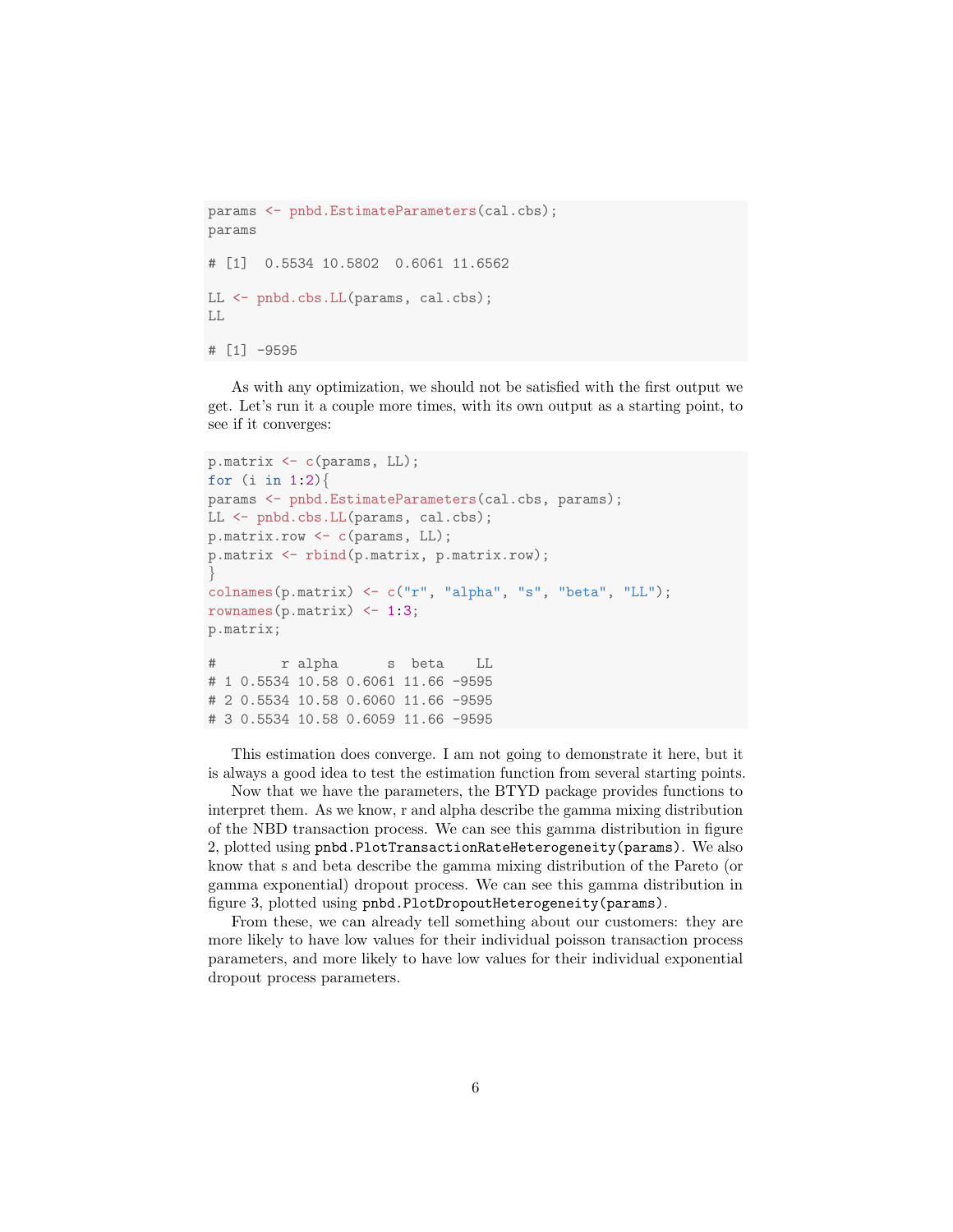

<span id="page-6-0"></span>Figure 2: Transaction rate heterogeneity of estimated parameters.



<span id="page-6-1"></span>Figure 3: Dropout rate heterogeneity of estimated parameters.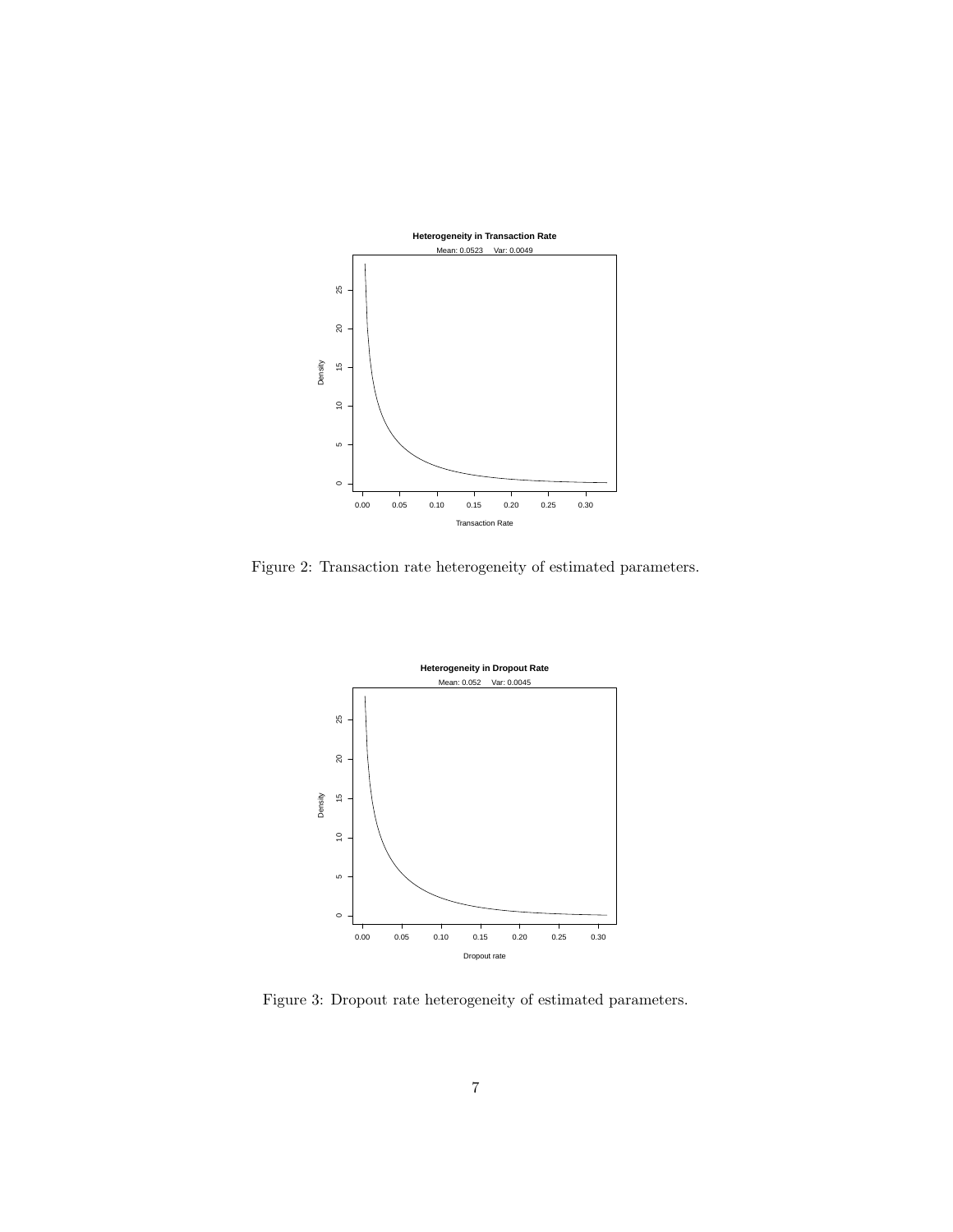#### 2.3 Individual Level Estimations

Now that we have parameters for the population, we can make estimations for customers on the individual level.

First, we can estimate the number of transactions we expect a newly acquired customer to make in a given time period. Let's say, for example, that we are interested in the number of repeat transactions a newly acquired customer will make in a time period of one year. Note that we use 52 weeks to represent one year, not 12 months, 365 days, or 1 year. This is because our parameters were estimated using weekly data.

```
pnbd.Expectation(params, t=52);
```
# [1] 1.473

We can also obtain expected characteristics for a specific customer, conditional on their purchasing behavior during the calibration period. The first of these is pnbd.ConditionalExpectedTransactions, which gives the number of transactions we expect a customer to make in the holdout period. The second is pnbd.PAlive, which gives the probability that a customer is still alive at the end of the calibration period. As above, the time periods used depend on which time period was used to estimate the parameters.

```
cal.cbs["1516",]
# x t.x T.cal
# 26.00 30.86 31.00
x \le - cal.cbs["1516", "x"]
t.x <- cal.cbs["1516", "t.x"]
T.cal <- cal.cbs["1516", "T.cal"]
pnbd.ConditionalExpectedTransactions(params, T.star = 52,
                                     x, t.x, T.cal)
# [1] 25.46
pnbd.PAlive(params, x, t.x, T.cal)
# [1] 0.9979
```
There is one more point to note here—using the conditional expectation function, we can see the "increasing frequency paradox" in action:

```
for (i in seq(10, 25, 5)){
  cond.expectation <- pnbd.ConditionalExpectedTransactions(
                        params, T.star = 52, x = i,
                        t.x = 20, T.ca1 = 39)
```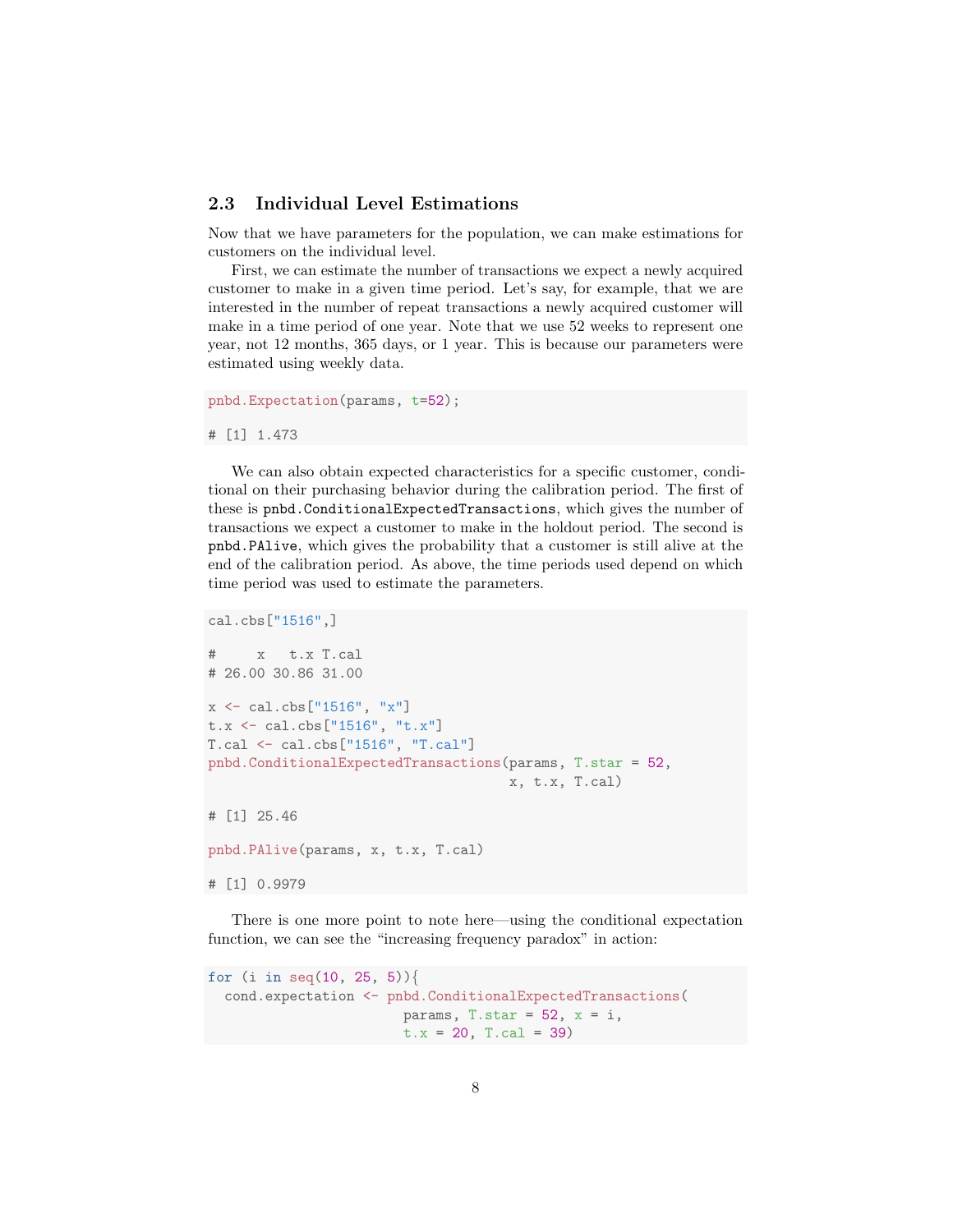```
cat ("x:", i, "\t Expectation:", cond.expectation, fill = TRUE)
}
# x: 10 Expectation: 0.7062
# x: 15 Expectation: 0.1442
# x: 20 Expectation: 0.02251
# x: 25 Expectation: 0.003093
```
#### <span id="page-8-0"></span>2.4 Plotting/ Goodness-of-fit

We would like to be able to do more than make inferences about individual customers. The BTYD package provides functions to plot expected customer behavior against actual customer behaviour in the both the calibration and holdout periods.

The first such function is the obvious starting point: a comparison of actual and expected frequencies within the calibration period. This is figure [1,](#page-1-0) which was generated using the following code:

```
pnbd.PlotFrequencyInCalibration(params, cal.cbs, 7)
```
This function obviously needs to be able to generate expected data (from estimated parameters) and requires the actual data (the calibration period customer-by-sufficient-statistic). It also requires another number, called the censor number. The histogram that is plotted is right-censored; after a certain number, all frequencies are binned together. The number provided as a censor number determines where the data is cut off.

Unfortunately, the only thing we can tell from comparing calibration period frequencies is that the fit between our model and the data isn't awful. We need to verify that the fit of the model holds into the holdout period. Firstly, however, we are are going to need to get information for holdout period. dc.ElogToCbsCbt produces both a calibration period customer-by-sufficient-statistic matrix and a holdout period customer-by-sufficient-statistic matrix, which could be combined in order to find the number of transactions each customer made in the holdout period. However, since we did not use dc.ElogToCbsCbt, I am going to get the information directly from the event log. Note that I subtract the number of repeat transactions in the calibration period from the total number of transactions. We remove the initial transactions first as we are not concerned with them.

```
elog <- dc.SplitUpElogForRepeatTrans(elog)$repeat.trans.elog;
x.start \leftarrow rep(0, nrow(cal.cbs));cal.cbs <- cbind(cal.cbs, x.star);
elog.custs <- elog$cust;
for (i in 1:nrow(cal.cbs)){
  current.cust <- rownames(cal.cbs)[i]
```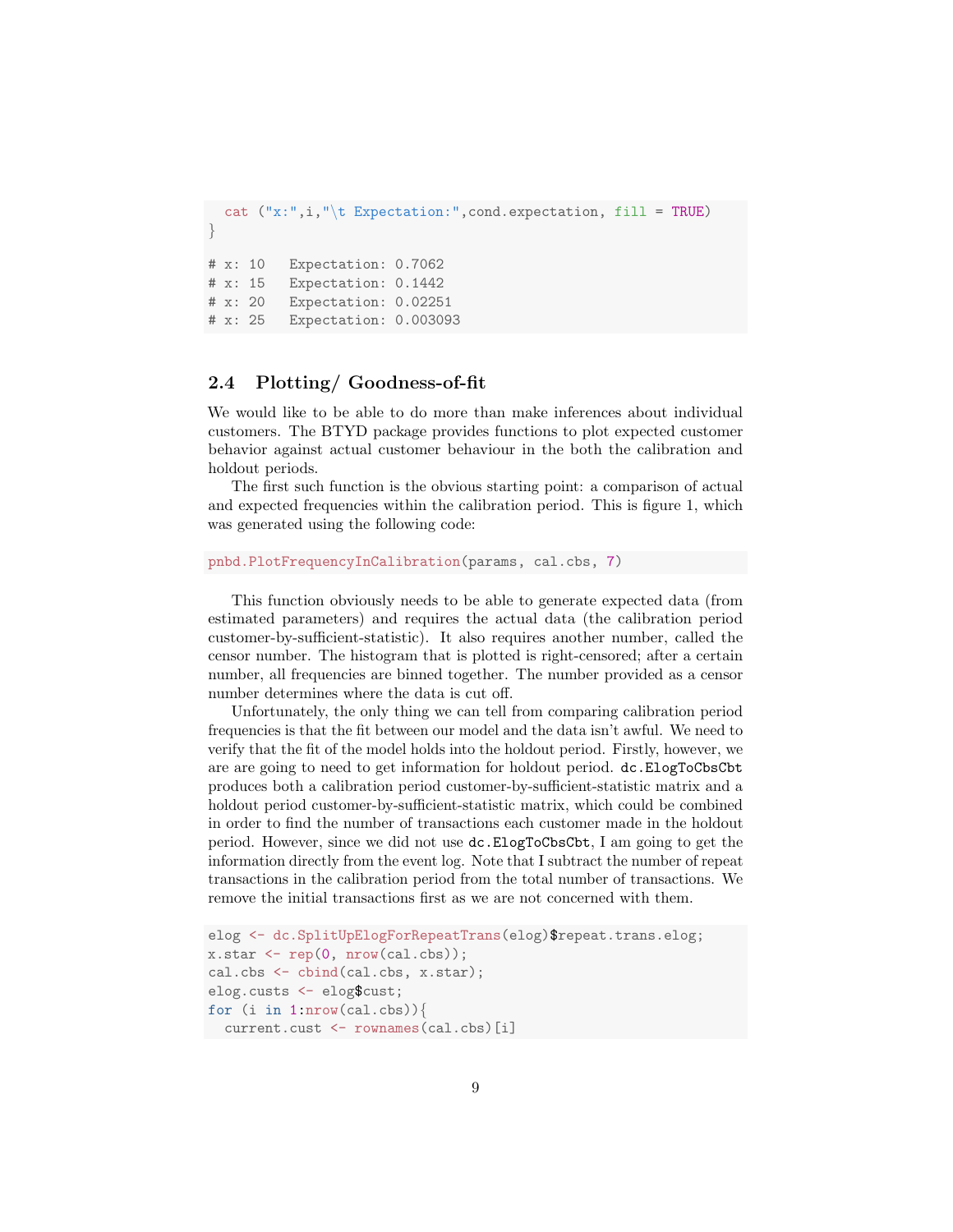```
tot.cust.trans <- length(which(elog.custs == current.cust))
 cal.trans <- cal.cbs[i, "x"]
 cal.cbs[i, "x.star"] <- tot.cust.trans - cal.trans
}
cal.cbs[1:3,]
# x t.x T.cal x.star
# 1 2 30.429 38.86 1
# 2 1 1.714 38.86 0
# 3 0 0.000 38.86 0
```
Now we can see how well our model does in the holdout period. Figure [4](#page-10-0) shows the output produced by the code below. It divides the customers up into bins according to calibration period frequencies and plots actual and conditional expected holdout period frequencies for these bins.

```
T.star <- 39 # length of the holdout period
censor \leq -7 # This censor serves the same purpose described above
x.star <- cal.cbs[,"x.star"]
comp <- pnbd.PlotFreqVsConditionalExpectedFrequency(params, T.star,
                                          cal.cbs, x.star, censor)
rownames(comp) <- c("act", "exp", "bin")
comp
# freq.0 freq.1 freq.2 freq.3 freq.4 freq.5 freq.6 freq.7+
# act 0.2367 0.6970 1.393 1.560 2.532 2.947 3.862 6.359
# exp 0.1385 0.5996 1.196 1.714 2.399 2.907 3.819 6.403
```
# bin 1411.0000 439.0000 214.000 100.000 62.000 38.000 29.000 64.000

As you can see above, the graph also produces a matrix output. Most plotting functions in the BTYD package produce output like this. They are often worth looking at because they contain additional information not presented in the graph—the size of each bin in the graph. In this graph, for example, this information is important because the bin sizes show that the gap at zero means a lot more than the precision at 6 or 7 transactions. Despite this, this graph shows that the model fits the data very well in the holdout period.

Aggregation by calibration period frequency is just one way to do it. BTYD also provides plotting functions which aggregate by several other measures. The other one I will demonstrate here is aggregation by time—how well does our model predict how many transactions will occur in each week?

The first step, once again, is going to be to collect the data we need to compare the model to. The customer-by-time matrix has already collected the data for us by time period; so we'll use that to gather the total transactions per day. Then we convert the daily tracking data to weekly data.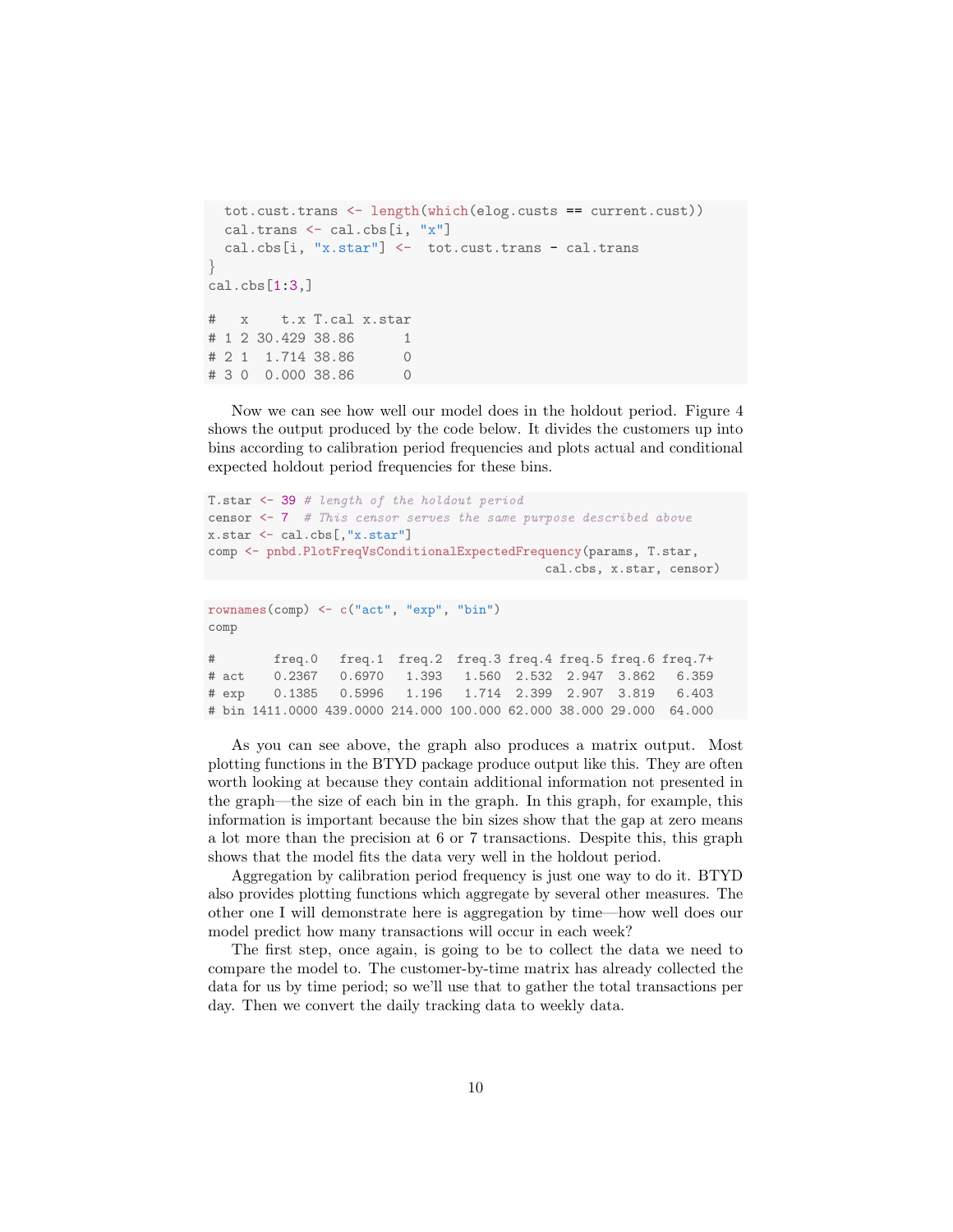

<span id="page-10-0"></span>Figure 4: Actual vs. conditional expected transactions in the holdout period.

```
tot.cbt <- dc.CreateFreqCBT(elog)
# ...Completed Freq CBT
d.track.data \leftarrow \text{rep}(0, 7 * 78)origin <- as.Date("1997-01-01")
for (i in colnames(tot.cbt)){
  date.index <- difftime(as.Date(i), origin) + 1;
  d.track.data[date.index] <- sum(tot.cbt[,i]);
}
w.track.data \leftarrow rep(0, 78)for (j in 1:78){
  w.\text{track.data}[j] \leftarrow \text{sum}(d.\text{track.data}[(j*7-6):(j*7)]}
```
Now, we can make a plot comparing the actual number of transactions to the expected number of transactions on a weekly basis, as shown in figure [5.](#page-11-0) Note that we set n.periods.final to 78. This is to show that we are workly with weekly data. If our tracking data was daily, we would use 546 here—the function would plot our daily tracking data against expected daily transactions, instead of plotting our weekly tracking data against expected weekly transactions. This concept may be a bit tricky, but is explained in the documentation for pnbd.PlotTrackingInc. The reason there are two numbers for the total period (T.tot and n.periods.final) is that your customer-by-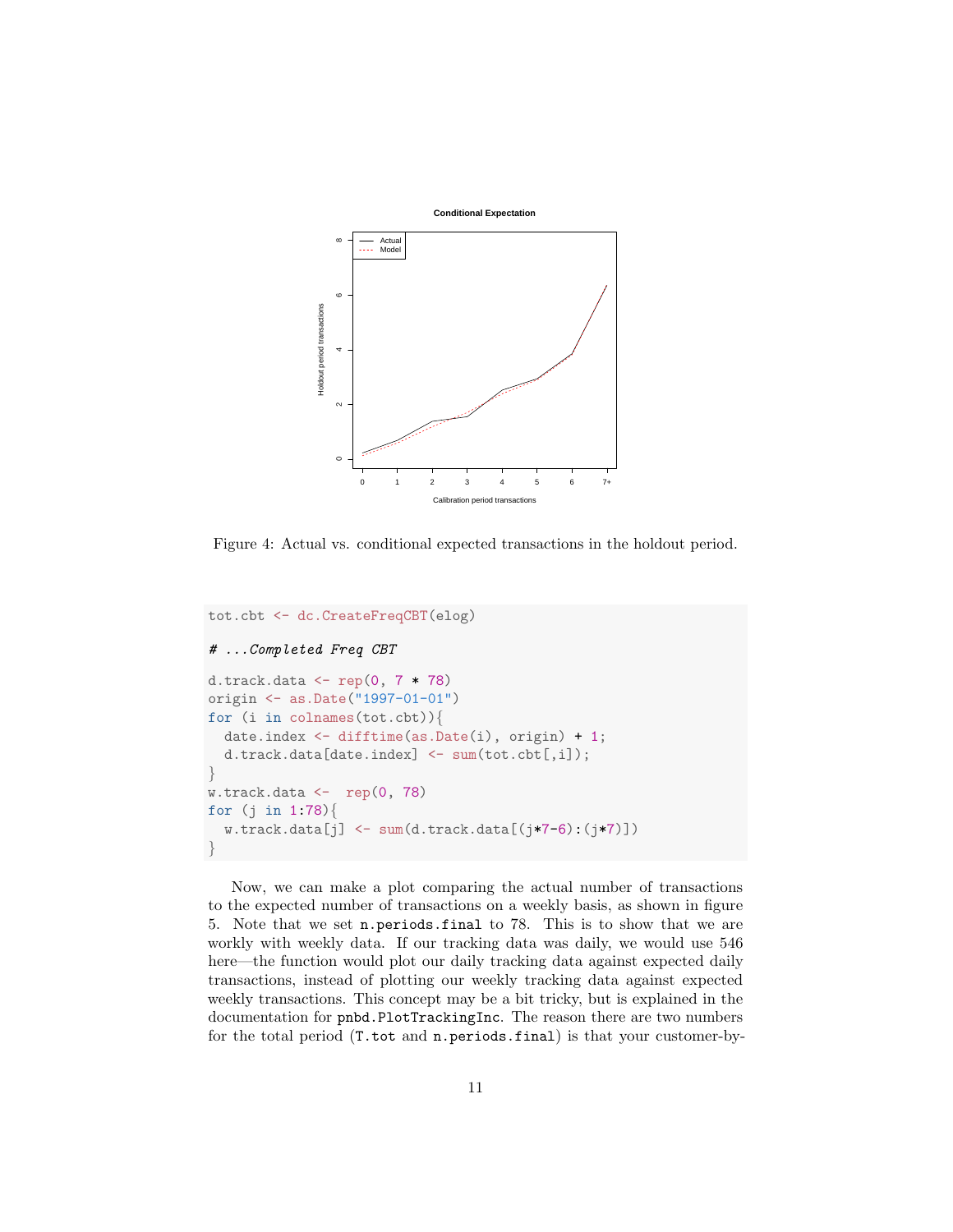

<span id="page-11-0"></span>Figure 5: Actual vs. expected incremental purchasing behaviour.

sufficient-statistic matrix and your tracking data may be in different time periods.

```
T.cal <- cal.cbs[,"T.cal"]
T.tot <- 78
n.periods.final <- 78
inc.tracking <- pnbd.PlotTrackingInc(params, T.cal,
                                     T.tot, w.track.data,
                                     n.periods.final)
```
inc.tracking[,20:25]

# [,1] [,2] [,3] [,4] [,5] [,6] # actual 73.00 55.00 70.00 33.00 56.00 99.00 # expected 78.31 76.42 74.65 72.98 71.41 69.93

Although figure [5](#page-11-0) shows that the model is definitely capturing the trend of customer purchases over time, it is very messy and may not convince skeptics. Furthermore, the matrix, of which a sample is shown, does not really convey much information since purchases can vary so much from one week to the next. For these reasons, we may need to smooth the data out by cumulating it over time, as shown in figure [6.](#page-12-0)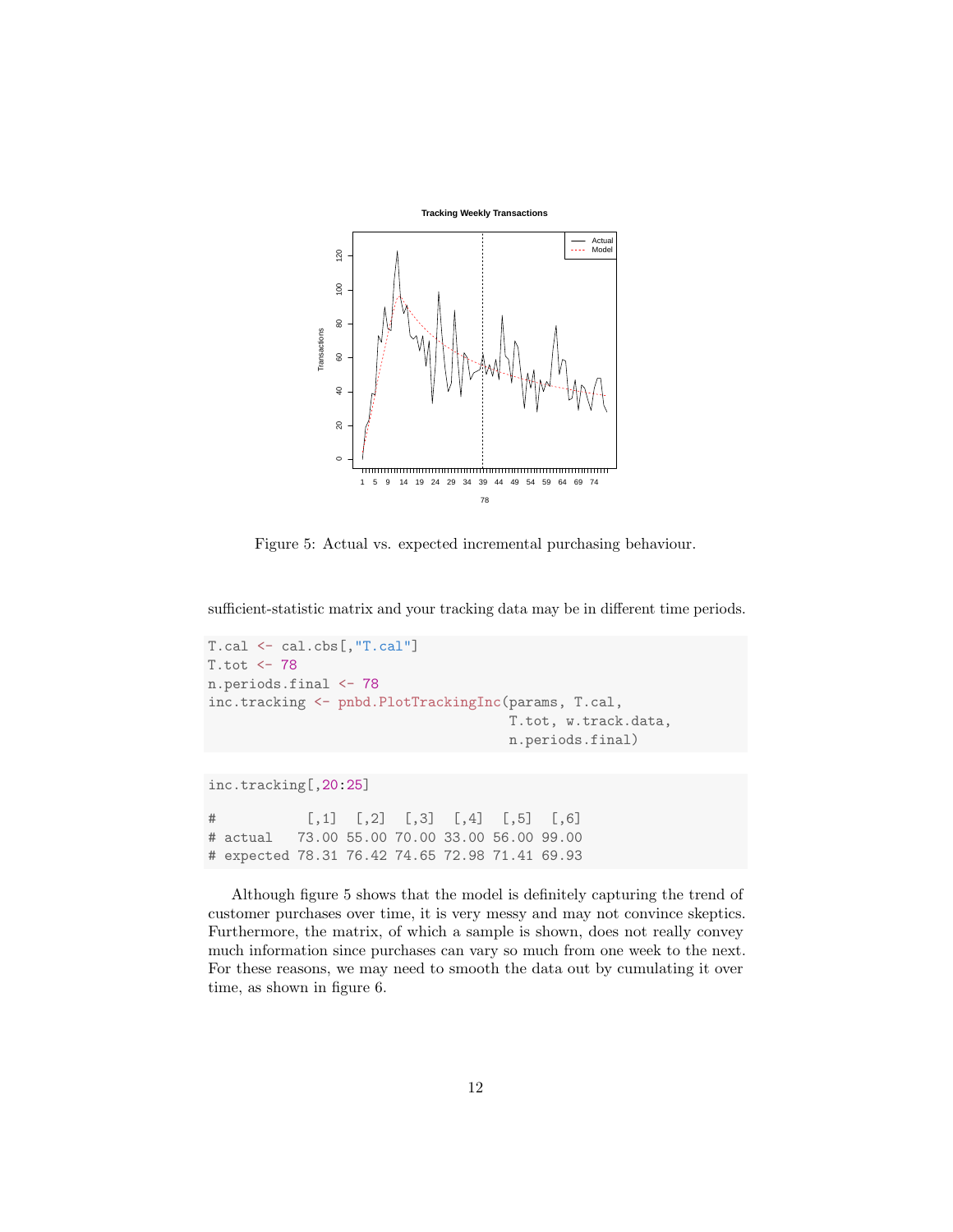

<span id="page-12-0"></span>Figure 6: Actual vs. expected cumulative purchasing behaviour.

```
cum.tracking.data <- cumsum(w.track.data)
cum.tracking <- pnbd.PlotTrackingCum(params, T.cal,
                                     T.tot, cum.tracking.data,
                                     n.periods.final)
```
cum.tracking[,20:25]

# [,1] [,2] [,3] [,4] [,5] [,6] # actual 1359 1414 1484 1517 1573 1672 # expected 1309 1385 1460 1533 1604 1674

# 3 BG/NBD

The BG/NBD model, like the Pareto/NBD model, is used for non-contractual situations in which customers can make purchases at any time. It describes the rate at which customers make purchases and the rate at which they drop out with four parameters—allowing for heterogeneity in both. We will walk through the BG/NBD functions provided by the BTYD package using the CDNOW[2](#page-12-1) dataset. As shown by figure [7,](#page-13-0) the BG/NBD model describes this dataset quite well.

<span id="page-12-1"></span><sup>2</sup>Provided with the BTYD package and available at [brucehardie.com.](http://www.brucehardie.com) For more details, see the documentation of the cdnowSummary data included in the package.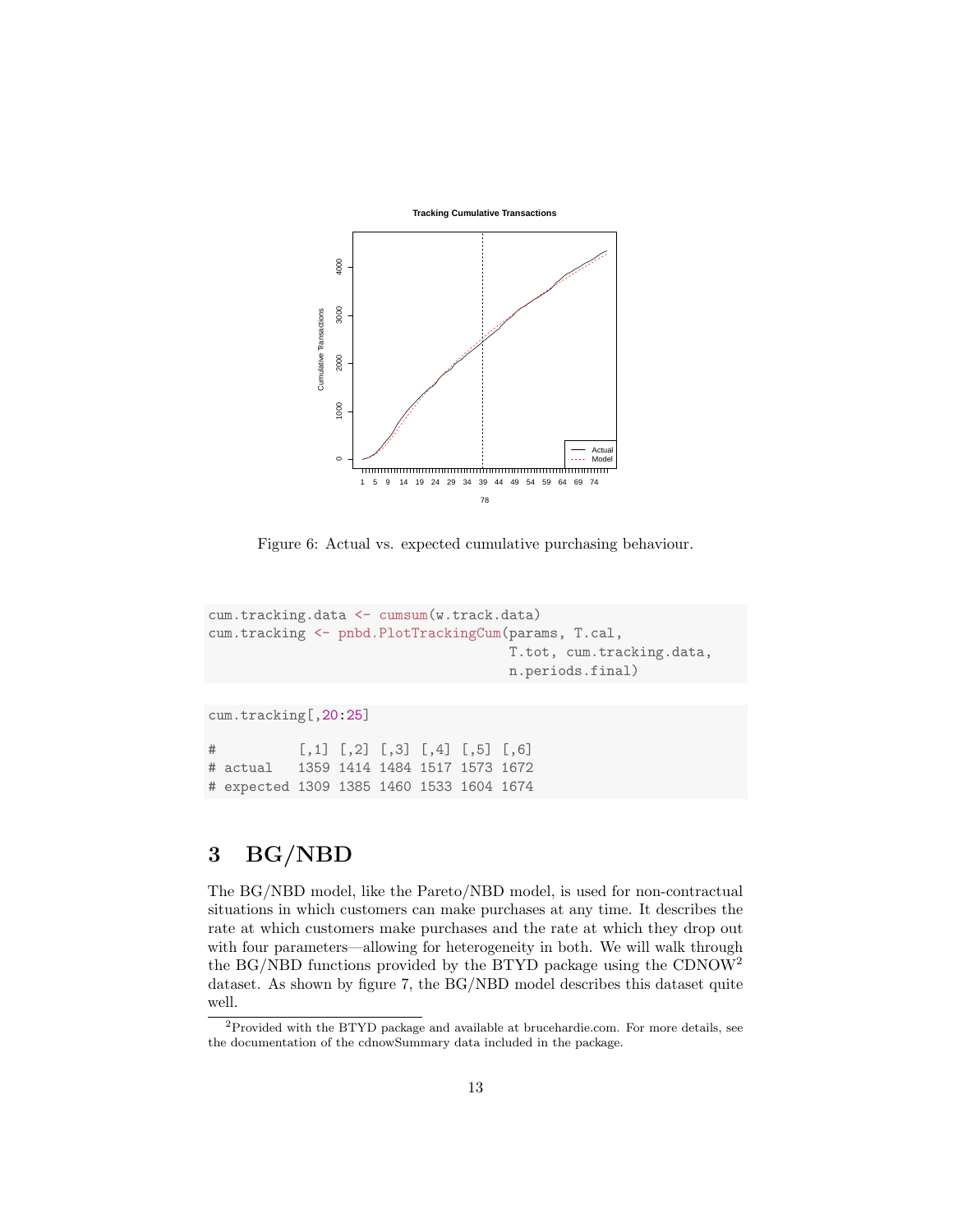



<span id="page-13-0"></span>Figure 7: Calibration period fit of BG/NBD model to CDNOW dataset.

#### 3.1 Data Preparation

The data required to estimate BG/NBD model parameters is surprisingly little. The customer-by-customer approach of the model is retained, but we need only three pieces of information for every person: how many transactions they made in the calibration period (frequency), the time of their last transaction (recency), and the total time for which they were observed. This is the same as what is needed for the Pareto/NBD model. Indeed, if you have read the data preparation section for the Pareto/NBD model, you can safely skip over this section and move to the section on Parameter Estimation.

A customer-by-sufficient-statistic matrix, as used by the BTYD package, is simply a matrix with a row for every customer and a column for each of the above-mentioned statistics.

You may find yourself with the data available as an event log. This is a data structure which contains a row for every transaction, with a customer identifier, date of purchase, and (optionally) the amount of the transaction. dc.ReadLines is a function to convert an event log in a comma-delimited file to an data frame in R—you could use another function such as read.csv or read.table if desired, but dc.ReadLines simplifies things by only reading the data you require and giving the output appropriate column names. In the example below, we create an event log from the file "cdnowElog.csv", which has customer IDs in the second column, dates in the third column and sales numbers in the fifth column.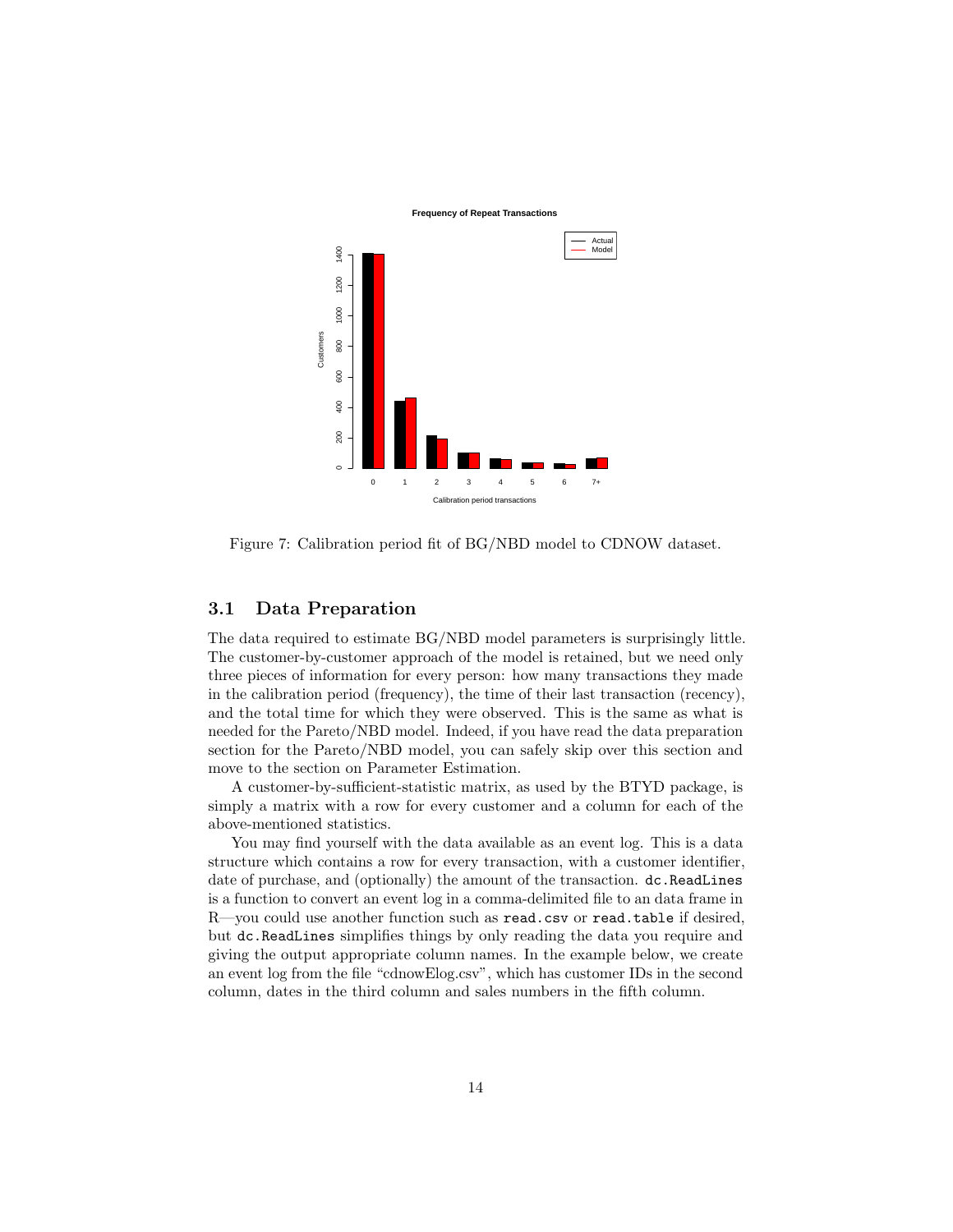```
cdnowElog <- system.file("data/cdnowElog.csv", package = "BTYD")
elog <- dc.ReadLines(cdnowElog, cust.idx = 2,
                    date.idx = 3, sales.idx = 5)
elog[1:3]# cust date sales
# 1 1 19970101 29.33
# 2 1 19970118 29.73
# 3 1 19970802 14.96
```
Note the formatting of the dates in the output above. dc.Readlines saves dates as characters, exactly as they appeared in the original comma-delimited file. For many of the data-conversion functions in BTYD, however, dates need to be compared to each other—and unless your years/months/days happen to be in the right order, you probably want them to be sorted chronologically and not alphabetically. Therefore, we convert the dates in the event log to R Date objects:

```
elog$date <- as.Date(elog$date, "%Y%m%d");
elog[1:3,]
# cust date sales
# 1 1 1997-01-01 29.33
# 2 1 1997-01-18 29.73
# 3 1 1997-08-02 14.96
```
Our event log now has dates in the right format, but a bit more cleaning needs to be done. Transaction-flow models, such as the BG/NBD, is concerned with interpurchase time. Since our timing information is only accurate to the day, we should merge all transactions that occurred on the same day. For this, we use dc.MergeTransactionsOnSameDate. This function returns an event log with only one transaction per customer per day, with the total sum of their spending for that day as the sales number.

elog <- dc.MergeTransactionsOnSameDate(elog);

To validate that the model works, we need to divide the data up into a calibration period and a holdout period. This is relatively simple with either an event log or a customer-by-time matrix, which we are going to create soon. I am going to use 30 September 1997 as the cutoff date, as this point (39 weeks) divides the dataset in half. The reason for doing this split now will become evident when we are building a customer-by-sufficient-statistic matrix from the customer-by-time matrix—it requires a last transaction date, and we want to make sure that last transaction date is the last date in the calibration period and not in the total period.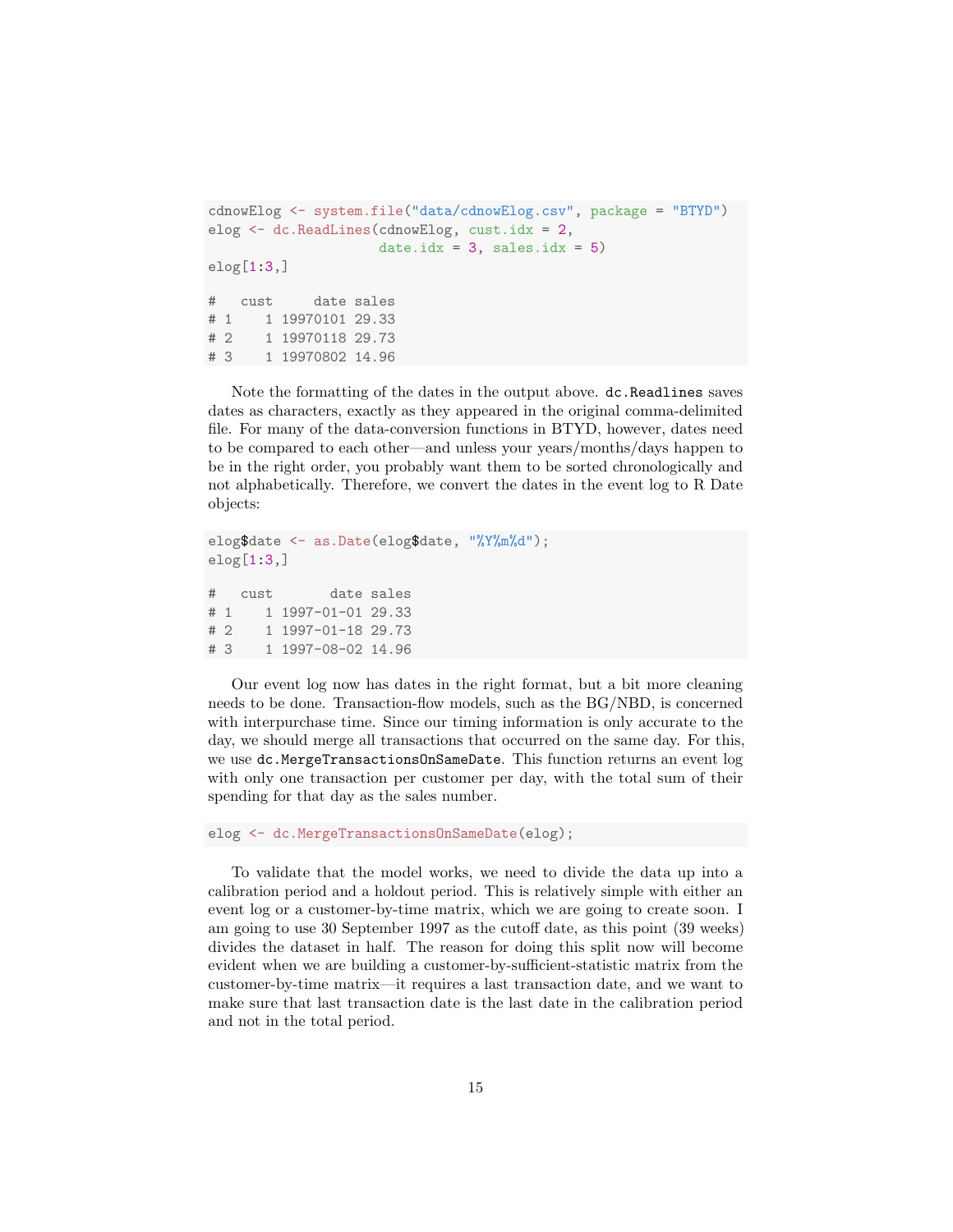```
end.of.cal.period <- as.Date("1997-09-30")
elog.cal <- elog[which(elog$date <= end.of.cal.period), ]
```
The final cleanup step is a very important one. In the calibration period, the BG/NBD model is generally concerned with repeat transactions—that is, the first transaction is ignored. This is convenient for firms using the model in practice, since it is easier to keep track of all customers who have made at least one transaction (as opposed to trying to account for those who have not made any transactions at all). The one problem with simply getting rid of customers' first transactions is the following: We have to keep track of a "time zero" as a point of reference for recency and total time observed. For this reason, we use dc.SplitUpElogForRepeatTrans, which returns a filtered event log (\$repeat.trans.elog) as well as saving important information about each customer (\$cust.data).

```
split.data <- dc.SplitUpElogForRepeatTrans(elog.cal);
clean.elog <- split.data$repeat.trans.elog;
```
The next step is to create a customer-by-time matrix. This is simply a matrix with a row for each customer and a column for each date. There are several different options for creating these matrices:

- Frequency—each matrix entry will contain the number of transactions made by that customer on that day. Use dc.CreateFreqCBT. If you have already used dc.MergeTransactionsOnSameDate, this will simply be a reach customer-by-time matrix.
- Reach—each matrix entry will contain a 1 if the customer made any transactions on that day, and 0 otherwise. Use dc.CreateReachCBT.
- Spend—each matrix entry will contain the amount spent by that customer on that day. Use dc.CreateSpendCBT. You can set whether to use total spend for each day or average spend for each day by changing the is.avg.spend parameter. In most cases, leaving is.avg.spend as FALSE is appropriate.

```
freq.cbt <- dc.CreateFreqCBT(clean.elog);
freq.cbt[1:3,1:5]
# date
# cust 1997-01-08 1997-01-09 1997-01-10 1997-01-11 1997-01-12
# 1 0 0 0 0 0
# 2 0 0 0 0 0
# 6 0 0 0 1 0
```
There are two things to note from the output above: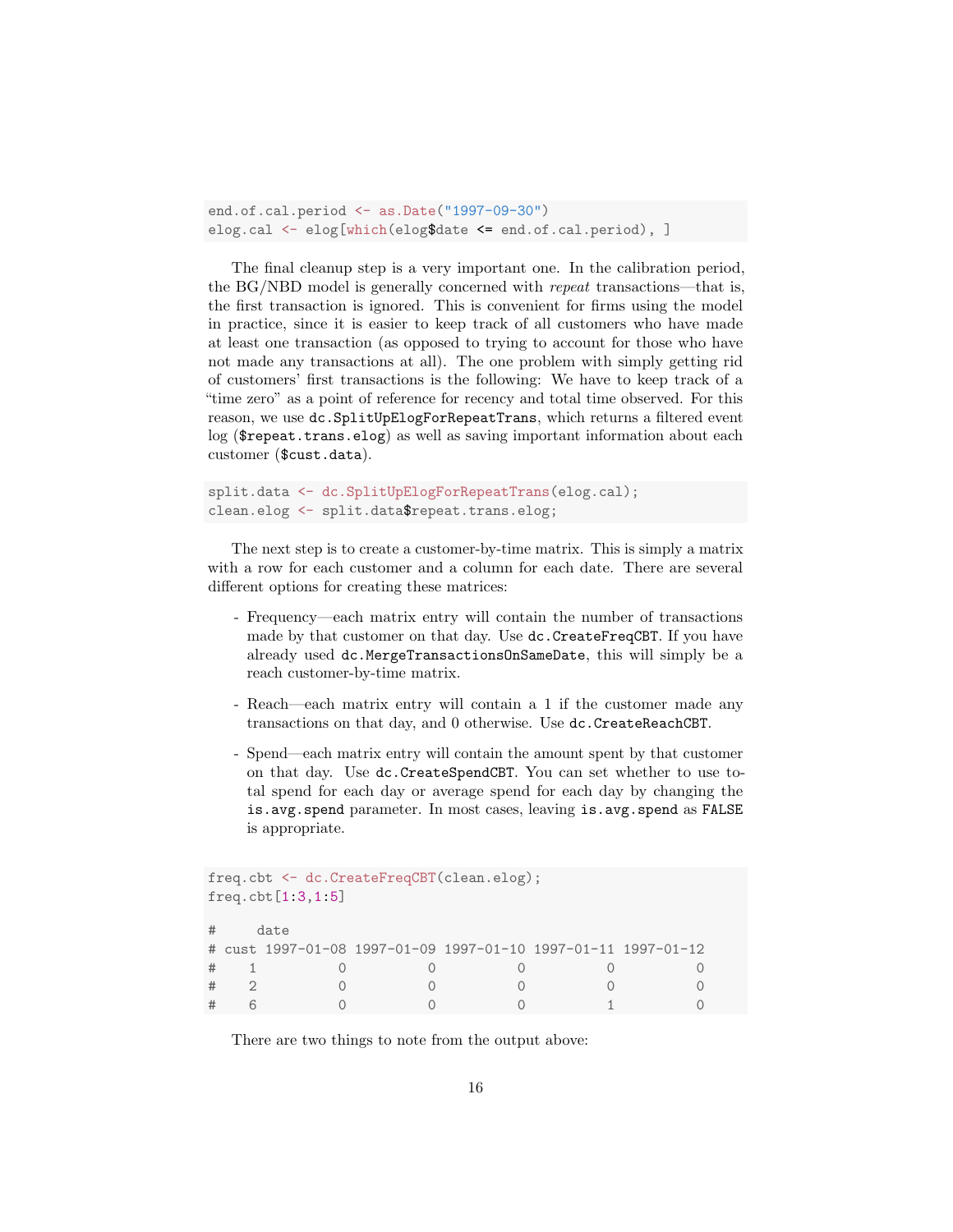- 1. Customers 3, 4, and 5 appear to be missing, and in fact they are. They did not make any repeat transactions and were removed when we used dc.SplitUpElogForRepeatTrans. Do not worry though—we will get them back into the data when we use dc.MergeCustomers (soon).
- 2. The columns start on January 8—this is because we removed all the first transactions (and nobody made 2 transactions withing the first week).

We have a small problem now—since we have deleted all the first transactions, the frequency customer-by-time matrix does not have any of the customers who made zero repeat transactions. These customers are still important; in fact, in most datasets, more customers make zero repeat transactions than any other number. Solving the problem is reasonably simple: we create a customer-by-time matrix using all transactions, and then merge the filtered CBT with this total CBT (using data from the filtered CBT and customer IDs from the total CBT).

```
tot.cbt <- dc.CreateFreqCBT(elog)
cal.cbt <- dc.MergeCustomers(tot.cbt, freq.cbt)
```
From the calibration period customer-by-time matrix (and a bit of additional information we saved earlier), we can finally create the customer-bysufficient-statistic matrix described earlier. The function we are going to use is dc.BuildCBSFromCBTAndDates, which requires a customer-by-time matrix, starting and ending dates for each customer, and the time of the end of the calibration period. It also requires a time period to use—in this case, we are choosing to use weeks. If we chose days instead, for example, the recency and total time observed columns in the customer-by-sufficient-statistic matrix would have gone up to 273 instead of 39, but it would be the same data in the end. This function could also be used for the holdout period by setting cbt.is.during.cal.period to FALSE. There are slight differences when this function is used for the holdout period—it requires different input dates (simply the start and end of the holdout period) and does not return a recency (which has little value in the holdout period).

```
birth.periods <- split.data$cust.data$birth.per
last.dates <- split.data$cust.data$last.date
cal.cbs.dates <- data.frame(birth.periods, last.dates,
                            end.of.cal.period)
cal.cbs <- dc.BuildCBSFromCBTAndDates(cal.cbt, cal.cbs.dates,
                                      per="week")
```
You'll be glad to hear that, for the process described above, the package contains a single function to do everything for you: dc.ElogToCbsCbt. However, it is good to be aware of the process above, as you might want to make small changes for different situations—for example, you may not want to remove customers' initial transactions, or your data may be available as a customer-bytime matrix and not as an event log. For most standard situations, however,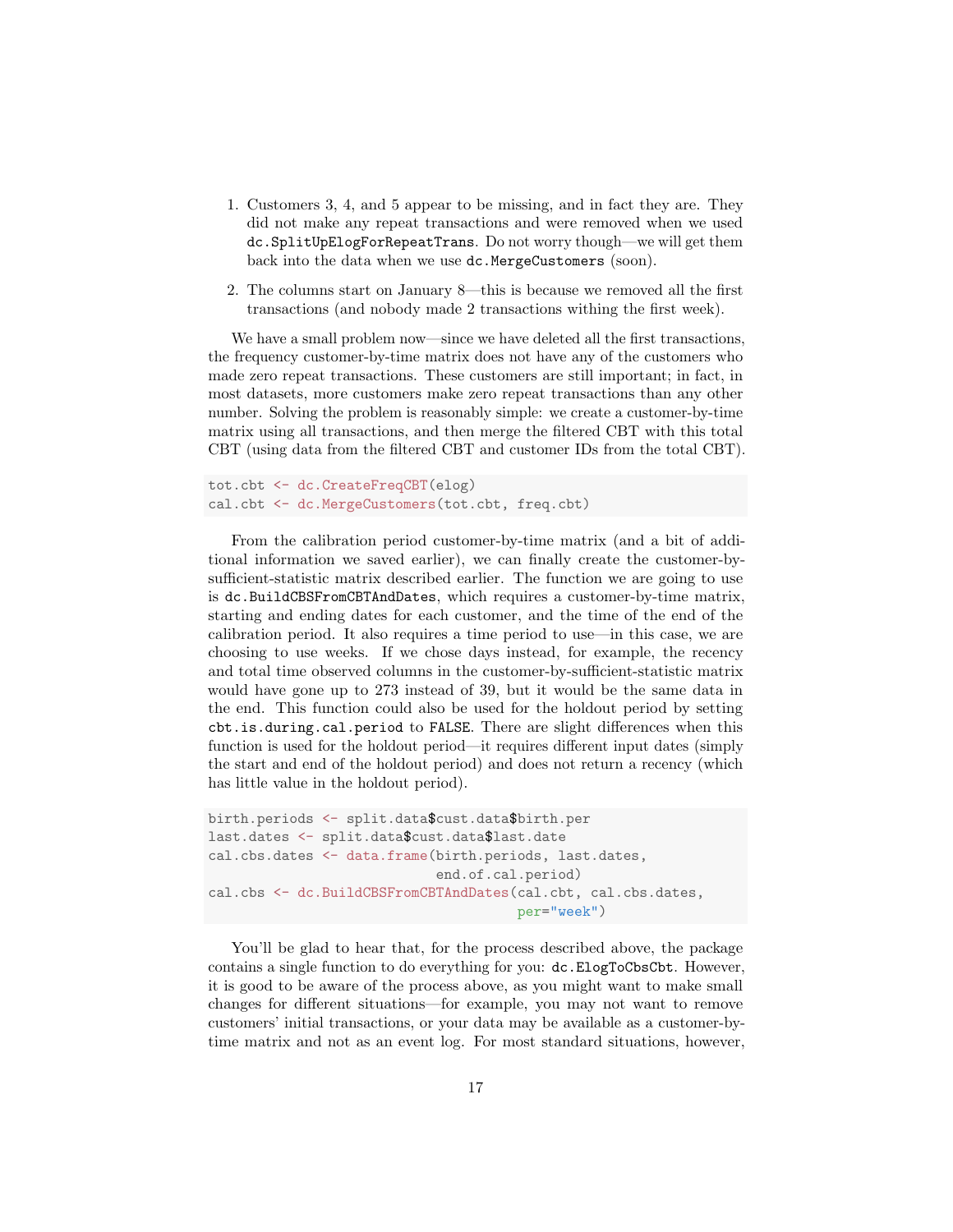dc.ElogToCbsCbt will do. Reading about its parameters and output in the package documentation will help you to understand the function well enough to use it for most purposes.

#### 3.2 Parameter Estimation

Now that we have the data in the correct format, we can estimate model parameters. To estimate parameters, we use bgnbd.EstimateParameters, which requires a calibration period customer-by-sufficient-statistic matrix and (optionally) starting parameters.  $(1,3,1,3)$  is used as default starting parameters if none are provided as these values tend to provide good convergence across data sets. The function which is maximized is bgnbd.cbs.LL, which returns the log-likelihood of a given set of parameters for a customer-by-sufficient-statistic matrix. Below, we start with relatively uninformative starting values:

```
params <- bgnbd.EstimateParameters(cal.cbs);
params
# [1] 0.2426 4.4137 0.7930 2.4262
LL <- bgnbd.cbs.LL(params, cal.cbs);
LL
# [1] -9582
```
As with any optimization, we should not be satisfied with the first output we get. Let's run it a couple more times, with its own output as a starting point, to see if it converges:

```
p.matrix <- c(params, LL);
for (i \text{ in } 1:2)params <- bgnbd.EstimateParameters(cal.cbs, params);
LL <- bgnbd.cbs.LL(params, cal.cbs);
p.matrix.row <- c(params, LL);
p.matrix <- rbind(p.matrix, p.matrix.row);
}
colnames(p.matrix) \leq c("r", "alpha", "a", "b", "LL");rownames(p.matrix) <-1:3;p.matrix;
# r alpha a b LL
# 1 0.2426 4.414 0.793 2.426 -9582
# 2 0.2426 4.414 0.793 2.426 -9582
# 3 0.2426 4.414 0.793 2.426 -9582
```
This estimation does converge. I am not going to demonstrate it here, but it is always a good idea to test the estimation function from several starting points.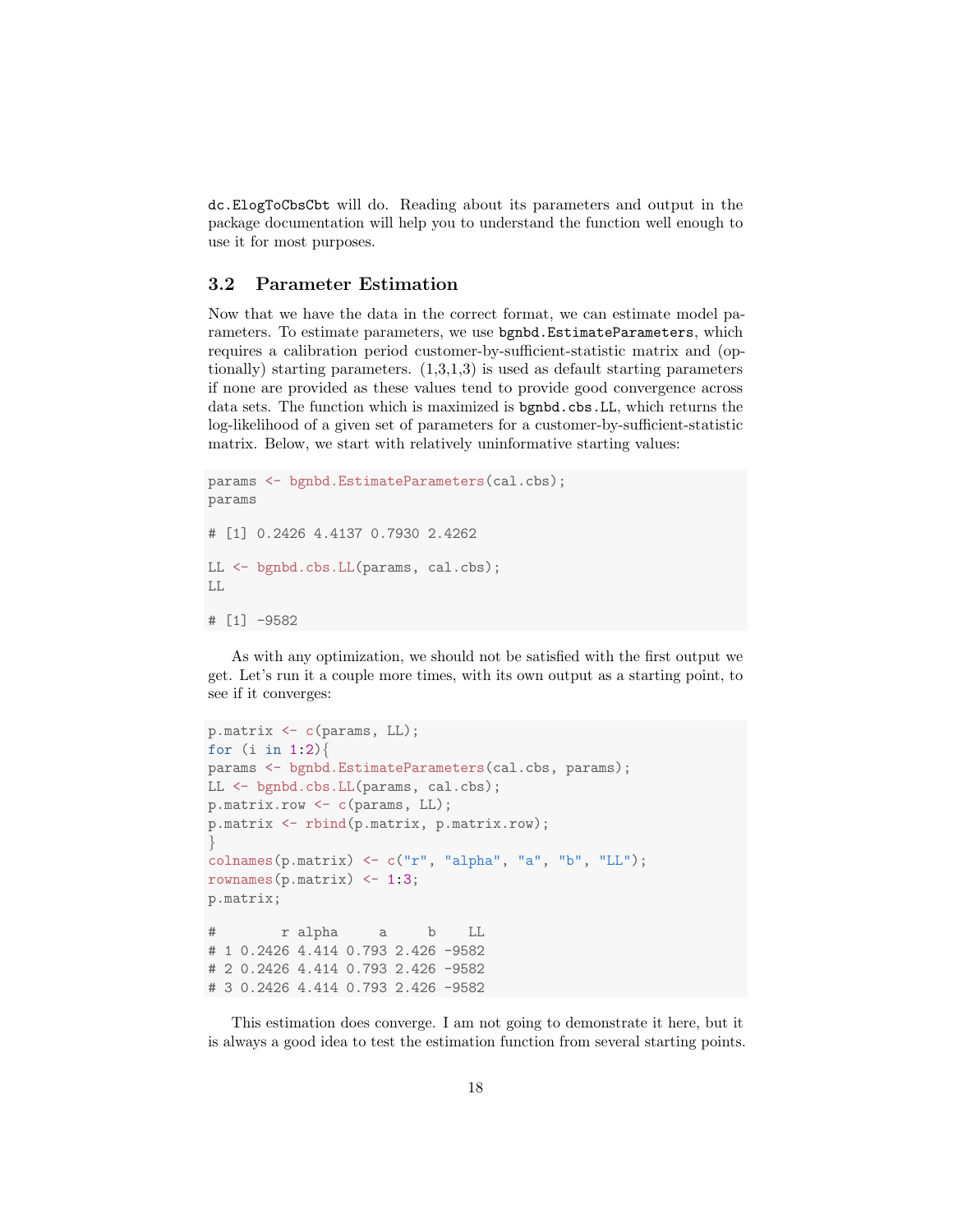

<span id="page-18-0"></span>Figure 8: Transaction rate heterogeneity of estimated parameters.

Now that we have the parameters, the BTYD package provides functions to interpret them. As we know, r and alpha describe the gamma mixing distribution of the NBD transaction process. We can see this gamma distribution in figure [8,](#page-18-0) plotted using bgnbd.PlotTransactionRateHeterogeneity(params). We also know that a and b describe the beta mixing distribution of the beta geometric dropout probabilities. We can see this beta distribution in figure [9,](#page-19-0) plotted using bgnbd.PlotDropoutHeterogeneity(params).

From these, we can already tell something about our customers: they are more likely to have low values for their individual poisson transaction process parameters, and more likely to have low values for their individual geometric dropout probability parameters.

#### 3.3 Individual Level Estimations

Now that we have parameters for the population, we can make estimations for customers on the individual level.

First, we can estimate the number of transactions we expect a newly acquired customer to make in a given time period. Let's say, for example, that we are interested in the number of repeat transactions a newly acquired customer will make in a time period of one year. Note that we use 52 weeks to represent one year, not 12 months, 365 days, or 1 year. This is because our parameters were estimated using weekly data.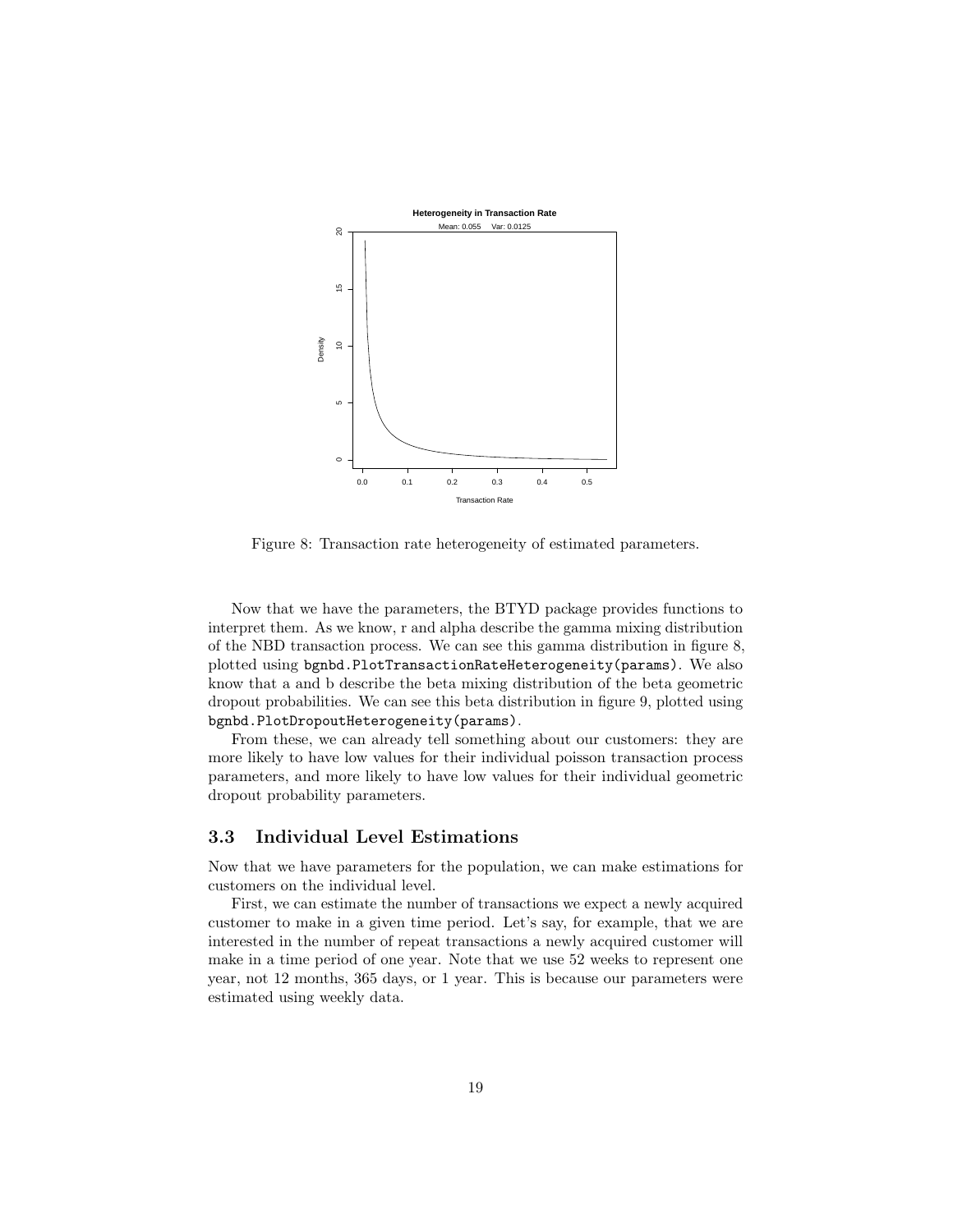

<span id="page-19-0"></span>Figure 9: Dropout probability heterogeneity of estimated parameters.

bgnbd.Expectation(params, t=52); # [1] 1.444

We can also obtain expected characteristics for a specific customer, conditional on their purchasing behavior during the calibration period. The first of these is bgnbd.ConditionalExpectedTransactions, which gives the number of transactions we expect a customer to make in the holdout period. The second is bgnbd.PAlive, which gives the probability that a customer is still alive at the end of the calibration period. As above, the time periods used depend on which time period was used to estimate the parameters.

```
cal.cbs["1516",]
# x t.x T.cal
# 26.00 30.86 31.00
x \leftarrow cal. cbs["1516", "x"]t.x <- cal.cbs["1516", "t.x"]
T.cal <- cal.cbs["1516", "T.cal"]
bgnbd.ConditionalExpectedTransactions(params, T.star = 52,
                                      x, t.x, T.cal)
# [1] 25.76
```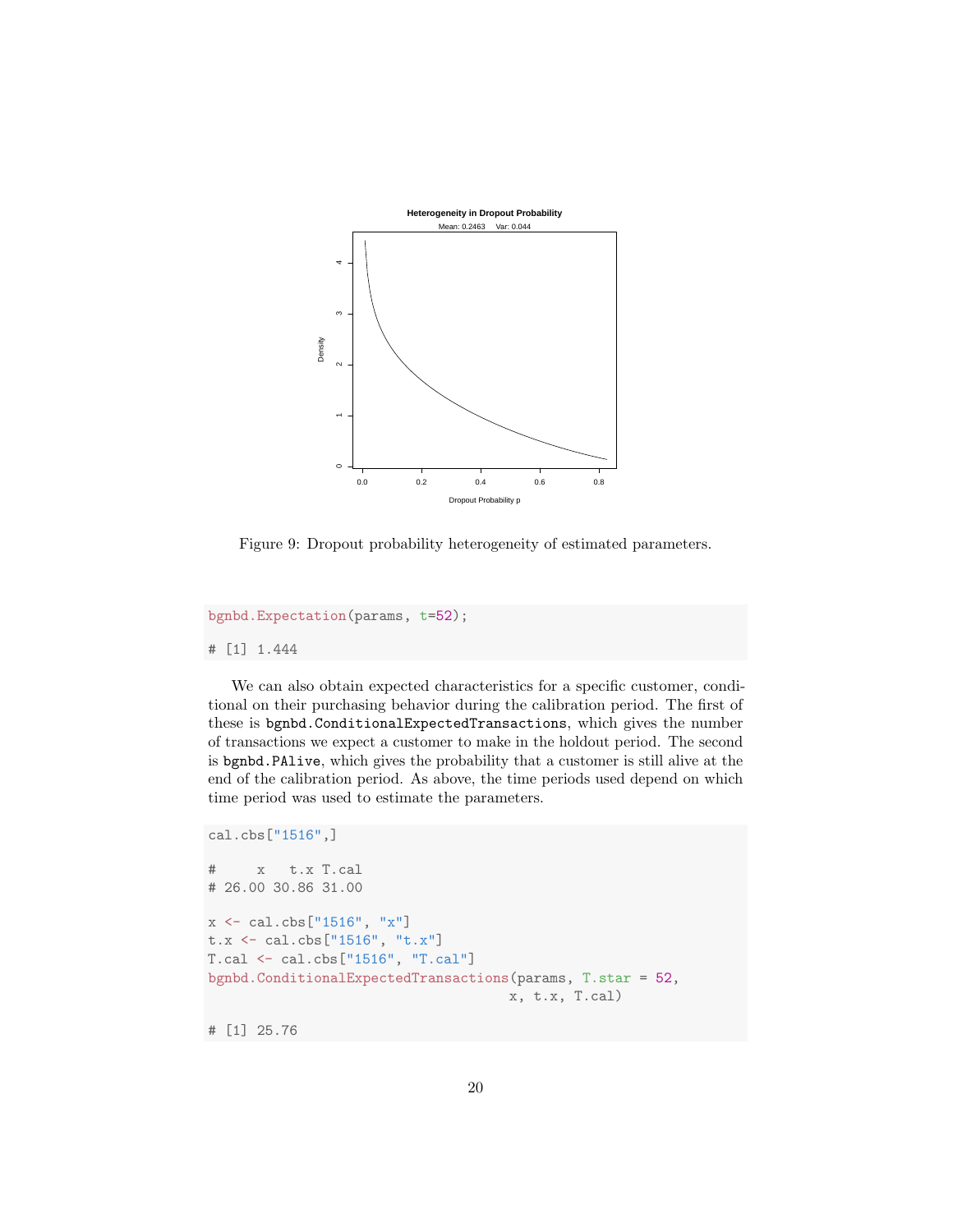bgnbd.PAlive(params, x, t.x, T.cal) # [1] 0.9689

There is one more point to note here—using the conditional expectation function, we can see the "increasing frequency paradox" in action:

```
for (i in seq(10, 25, 5)){
  cond.expectation <- bgnbd.ConditionalExpectedTransactions(
                        params, T.star = 52, x = i,
                        t.x = 20, T.ca1 = 39)cat ("x:", i, "\text{tr}} Expectation:", cond.expectation, fill = TRUE)
}
# x: 10 Expectation: 0.3475
# x: 15 Expectation: 0.04283
# x: 20 Expectation: 0.004159
# x: 25 Expectation: 0.0003584
```
#### 3.4 Plotting/ Goodness-of-fit

We would like to be able to do more than make inferences about individual customers. The BTYD package provides functions to plot expected customer behavior against actual customer behaviour in the both the calibration and holdout periods.

The first such function is the obvious starting point: a comparison of actual and expected frequencies within the calibration period. This is figure [7,](#page-13-0) which was generated using the following code:

```
bgnbd.PlotFrequencyInCalibration(params, cal.cbs, 7)
```
This function obviously needs to be able to generate expected data (from estimated parameters) and requires the actual data (the calibration period customer-by-sufficient-statistic). It also requires another number, called the censor number. The histogram that is plotted is right-censored; after a certain number, all frequencies are binned together. The number provided as a censor number determines where the data is cut off.

Unfortunately, the only thing we can tell from comparing calibration period frequencies is that the fit between our model and the data isn't awful. We need to verify that the fit of the model holds into the holdout period. Firstly, however, we are are going to need to get information for holdout period. dc.ElogToCbsCbt produces both a calibration period customer-by-sufficient-statistic matrix and a holdout period customer-by-sufficient-statistic matrix, which could be combined in order to find the number of transactions each customer made in the holdout period. However, since we did not use dc.ElogToCbsCbt, I am going to get the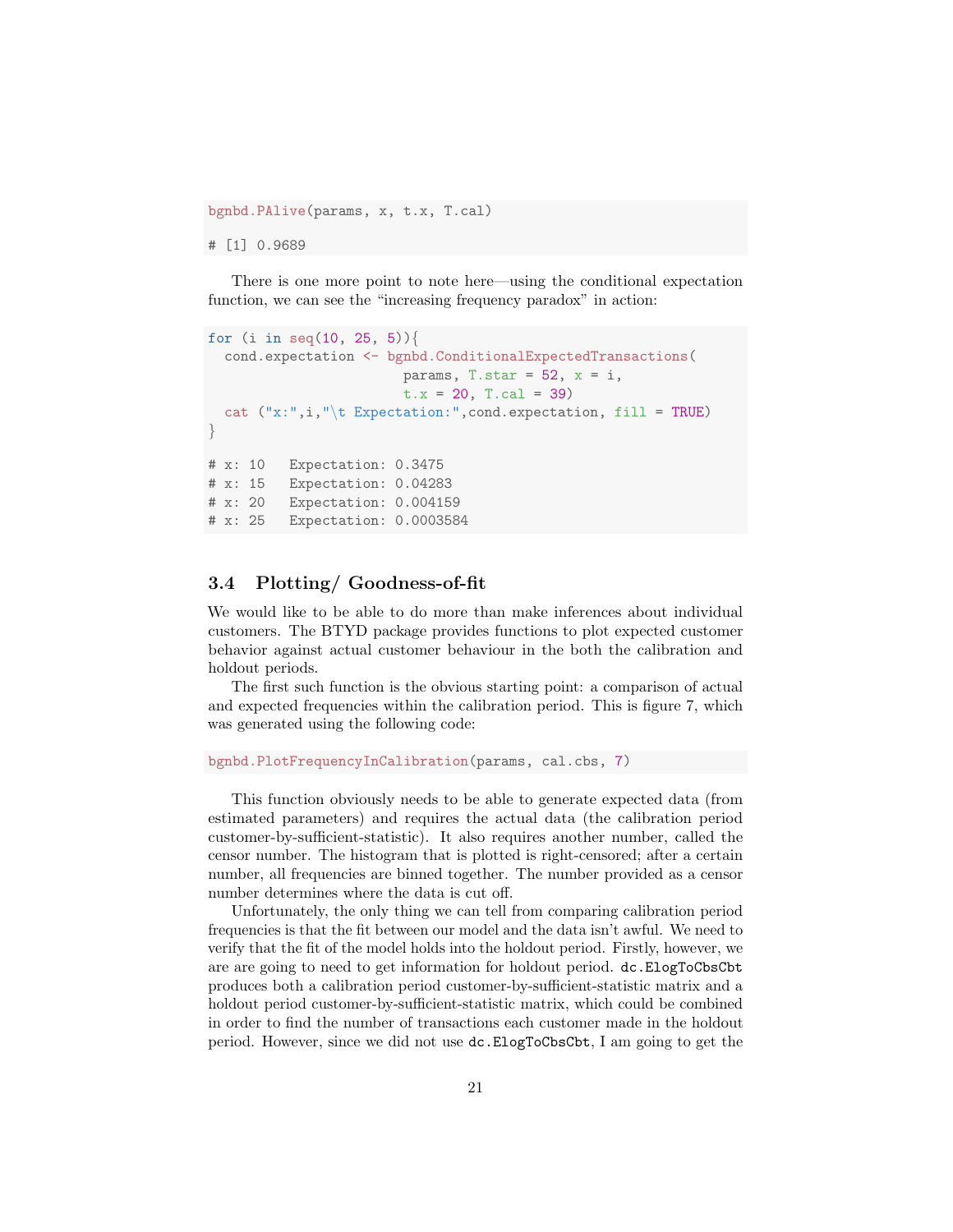information directly from the event log. Note that I subtract the number of repeat transactions in the calibration period from the total number of transactions. We remove the initial transactions first as we are not concerned with them.

```
elog <- dc.SplitUpElogForRepeatTrans(elog)$repeat.trans.elog;
x.start \leftarrow rep(0, nrow(cal.cbs));cal.cbs <- cbind(cal.cbs, x.star);
elog.custs <- elog$cust;
for (i in 1:nrow(cal.cbs)){
  current.cust <- rownames(cal.cbs)[i]
 tot.cust.trans <- length(which(elog.custs == current.cust))
 cal.trans <- cal.cbs[i, "x"]
 cal.cbs[i, "x.star"] <- tot.cust.trans - cal.trans
}
cal.obs[1:3.]# x t.x T.cal x.star
# 1 2 30.429 38.86 1
# 2 1 1.714 38.86 0
# 3 0 0.000 38.86 0
```
Now we can see how well our model does in the holdout period. Figure [10](#page-22-0) shows the output produced by the code below. It divides the customers up into bins according to calibration period frequencies and plots actual and conditional expected holdout period frequencies for these bins.

```
T.star <- 39 # length of the holdout period
censor \leq 7 # This censor serves the same purpose described above
x.star <- cal.cbs[,"x.star"]
comp <- bgnbd.PlotFreqVsConditionalExpectedFrequency(params, T.star,
                                              cal.cbs, x.star, censor)
```

```
rownames(comp) <- c("act", "exp", "bin")
comp
# freq.0 freq.1 freq.2 freq.3 freq.4 freq.5 freq.6 freq.7+
# act 0.2367 0.6970 1.393 1.56 2.532 2.947 3.862 6.359
# exp 0.2251 0.5231 1.044 1.52 2.164 2.654 3.504 6.157
# bin 1411.0000 439.0000 214.000 100.00 62.000 38.000 29.000 64.000
```
As you can see above, the graph also produces a matrix output. Most plotting functions in the BTYD package produce output like this. They are often worth looking at because they contain additional information not presented in the graph—the size of each bin in the graph. In this graph, for example, this information is important because the bin sizes show that the gap at zero means a lot more than the precision at 6 or 7 transactions. Despite this, this graph shows that the model fits the data very well in the holdout period.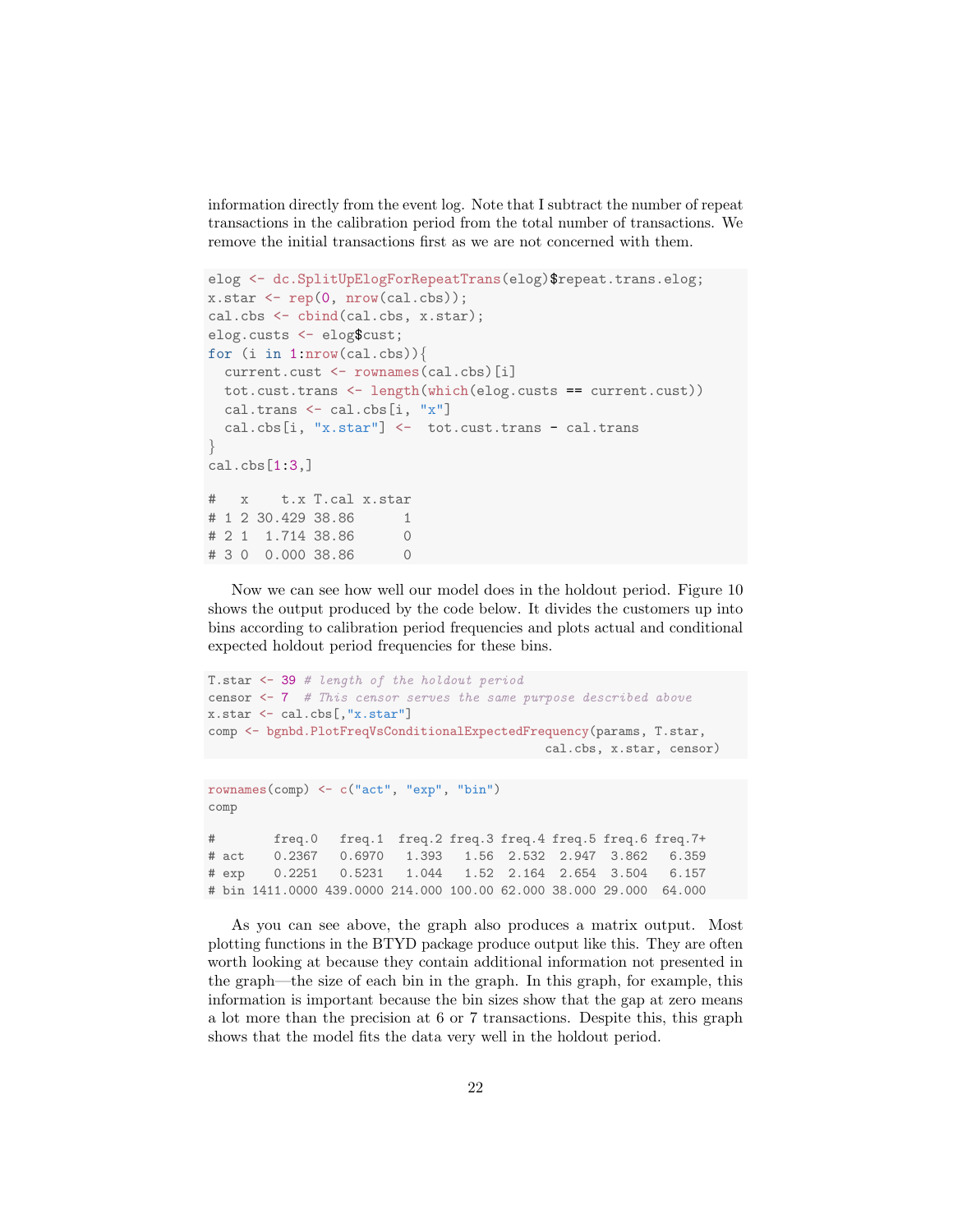

<span id="page-22-0"></span>Figure 10: Actual vs. conditional expected transactions in the holdout period.

Aggregation by calibration period frequency is just one way to do it. BTYD also provides plotting functions which aggregate by several other measures. The other one I will demonstrate here is aggregation by time—how well does our model predict how many transactions will occur in each week?

The first step, once again, is going to be to collect the data we need to compare the model to. The customer-by-time matrix has already collected the data for us by time period; so we'll use that to gather the total transactions per day. Then we convert the daily tracking data to weekly data.

```
tot.cbt <- dc.CreateFreqCBT(elog)
# ...Completed Freq CBT
d.track.data <- rep(0, 7 * 78)
origin <- as.Date("1997-01-01")
for (i in colnames(tot.cbt)){
  date.index <- difftime(as.Date(i), origin) + 1;
  d.track.data[date.index] <- sum(tot.cbt[,i]);
}
w.track.data \leftarrow rep(0, 78)for (j in 1:78){
  w.\text{track.data}[i] \leftarrow \text{sum}(d.\text{track.data}[(i*7-6):(i*7)]}
```
Now, we can make a plot comparing the actual number of transactions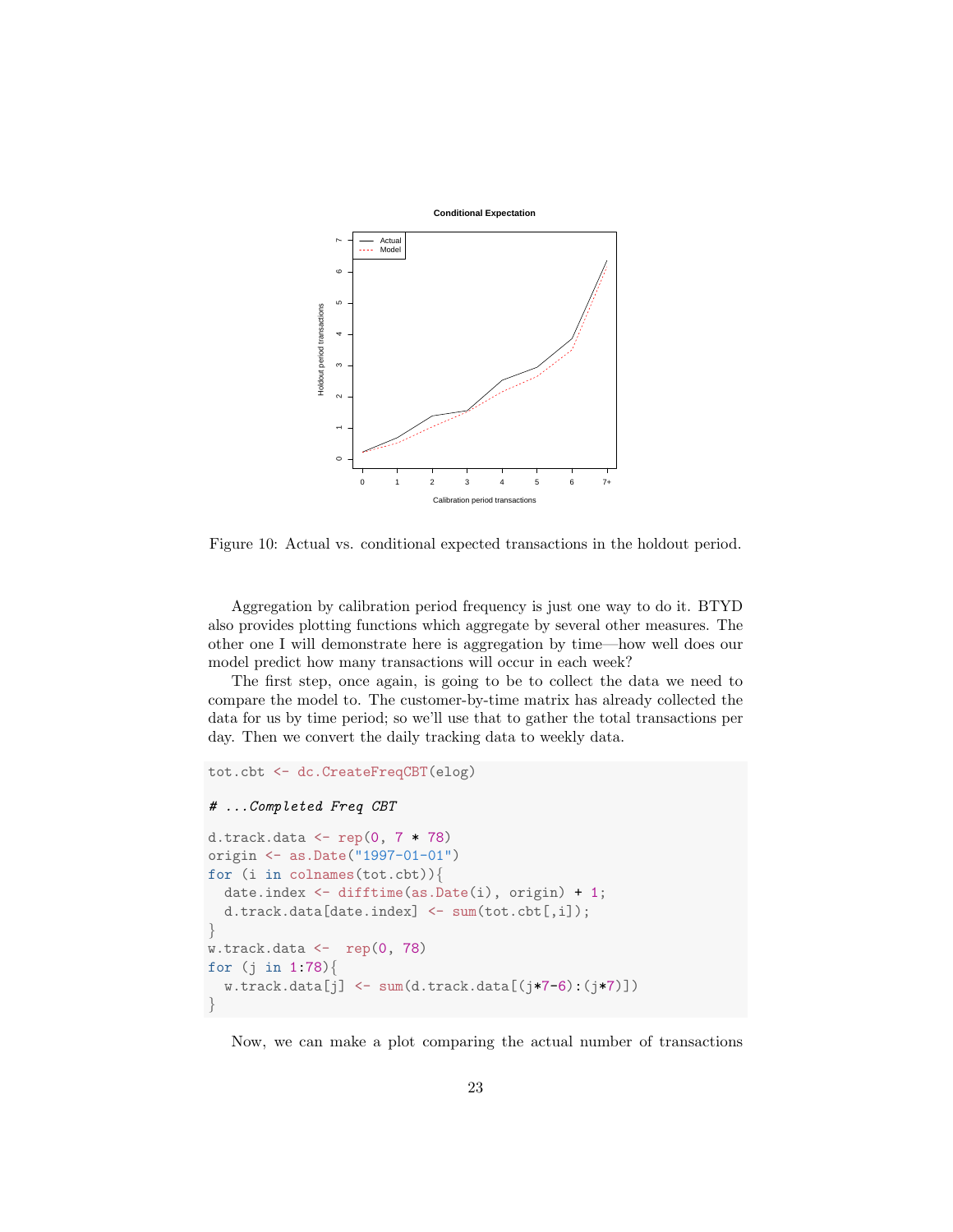

<span id="page-23-0"></span>Figure 11: Actual vs. expected incremental purchasing behaviour.

to the expected number of transactions on a weekly basis, as shown in figure [11.](#page-23-0) Note that we set n.periods.final to 78. This is to show that we are workly with weekly data. If our tracking data was daily, we would use 546 here—the function would plot our daily tracking data against expected daily transactions, instead of plotting our weekly tracking data against expected weekly transactions. This concept may be a bit tricky, but is explained in the documentation for bgnbd.PlotTrackingInc. The reason there are two numbers for the total period (T.tot and n.periods.final) is that your customer-bysufficient-statistic matrix and your tracking data may be in different time periods.

```
T.cal <- cal.cbs[,"T.cal"]
T.tot <- 78
n.periods.final <- 78
inc.tracking <- bgnbd.PlotTrackingInc(params, T.cal,
                                      T.tot, w.track.data,
                                      n.periods.final)
inc.tracking[,20:25]
```
Although figure [11](#page-23-0) shows that the model is definitely capturing the trend of customer purchases over time, it is very messy and may not convince skeptics. Furthermore, the matrix, of which a sample is shown, does not really convey much information since purchases can vary so much from one week to the next. For these reasons, we may need to smooth the data out by cumulating it over time, as shown in Figure [12.](#page-24-0)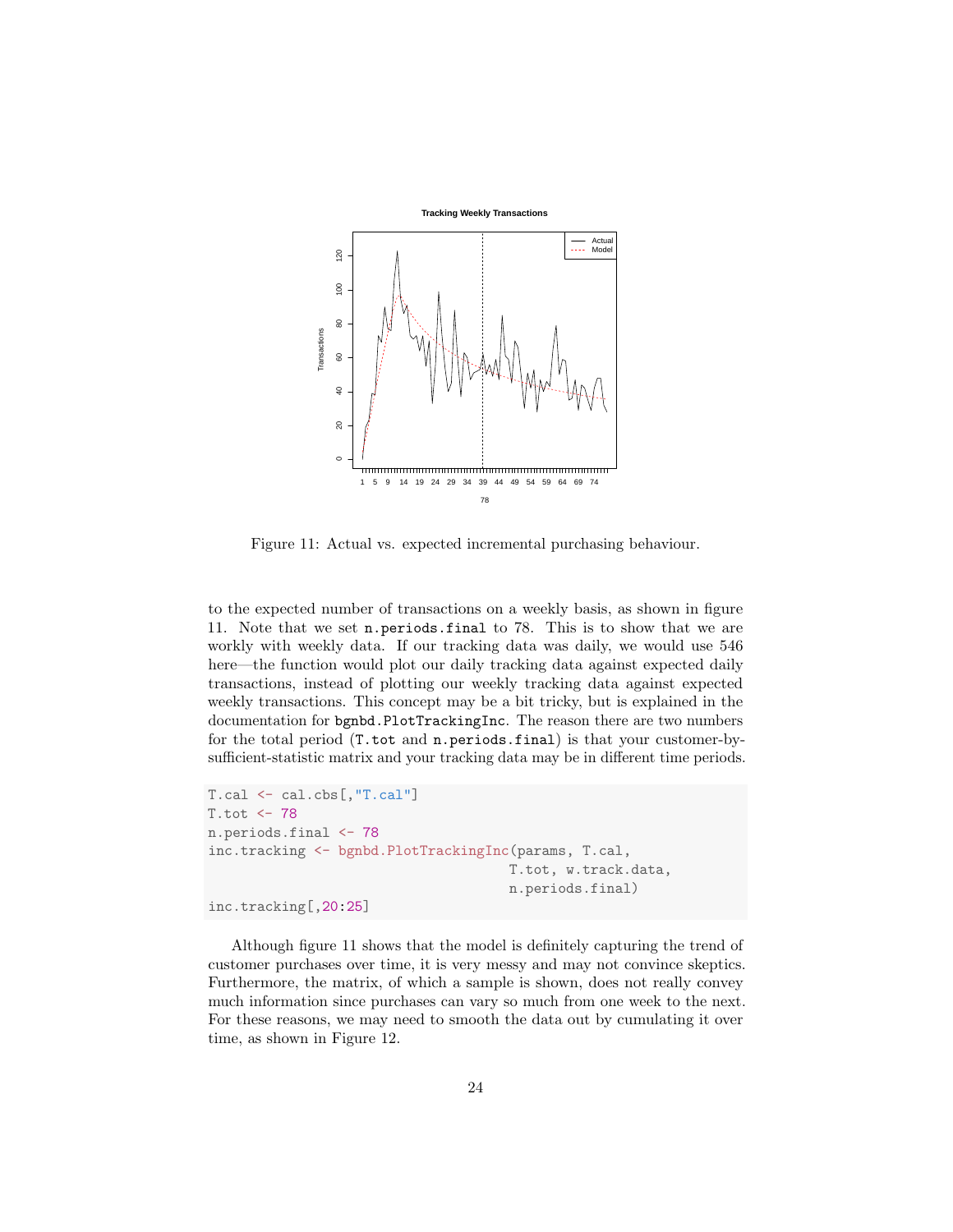

<span id="page-24-0"></span>Figure 12: Actual vs. expected cumulative purchasing behaviour.

```
cum.tracking.data <- cumsum(w.track.data)
cum.tracking <- bgnbd.PlotTrackingCum(params, T.cal,
                                     T.tot, cum.tracking.data,
                                     n.periods.final)
cum.tracking[,20:25]
```
# 4 BG/BB

The BG/BB model is also used for non-contractual settings. In many regards, it is very similar to the Pareto/NBD model—it also uses four parameters to describe a purchasing process and a dropout process. The difference between the models is that the BG/BB is used to describe situations in which customers have discrete transaction opportunities, rather than being able to make transactions at any time. For this section, we will be using donation data presented in Fader et. al. (2010). Figure [13](#page-25-0) shows that this model also fits the right type of data well.

### 4.1 Data Preparation

Luckily, preparing data to be used by the BTYD package BG/BB functions is going to be very easy if you understood how to set up the data for the Pareto/NBD package. The BG/BB model uses exactly the same data as the Pareto/NBD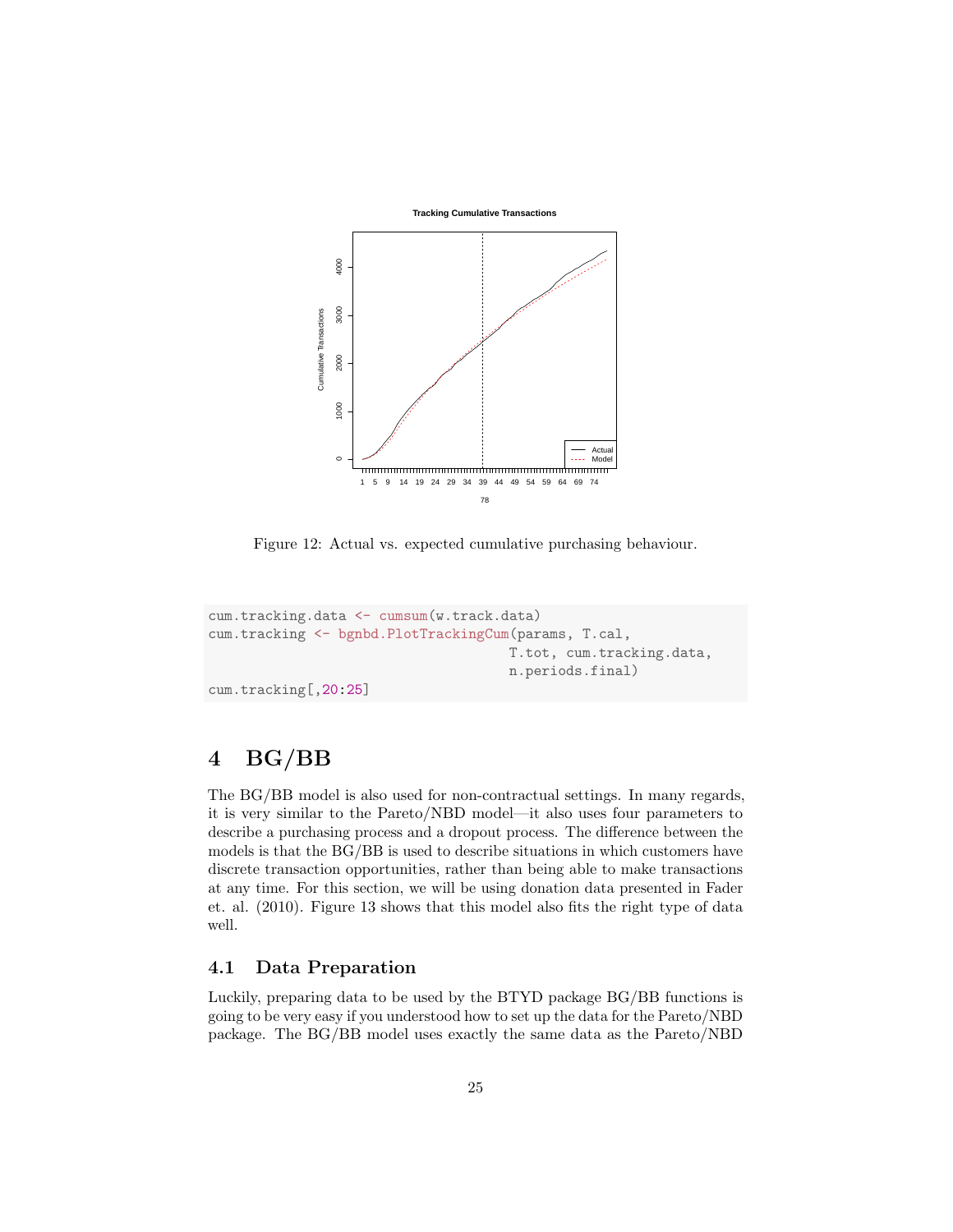

<span id="page-25-0"></span>Figure 13: Calibration period fit of BG/BB model to the donations dataset.

model, but since it is discrete we can go one step further and create a recencyfrequency matrix from our customer-by-sufficient-statistic matrix. We are able to do this because the data is discrete—a recency-frequency matrix consists of a row for every possible calibration period recency/frequency combination, and contains the total number of customers which had that particular combination of recency and frequency. While this is not strictly necessary, it greatly reduces the amount of space required to store the data and makes parameter estimation much faster—for the donation data, for example, there is a reduction from 11,104 rows (number of customers) down to 22.

Since I don't have access to the original event log for the donation data, I am going to demonstrate the data preparation process with simulated data (included in the package):

```
simElog <- system.file("data/discreteSimElog.csv",
                      package = "BTYD")
elog \leq dc. ReadLines (simElog, cust.idx = 1, date.idx = 2)
elog[1:3,]
# cust date
# 1 1 1970-01-01
# 2 1 1975-01-01
# 3 1 1977-01-01
elog$date <- as.Date(elog$date, "%Y-%m-%d")
```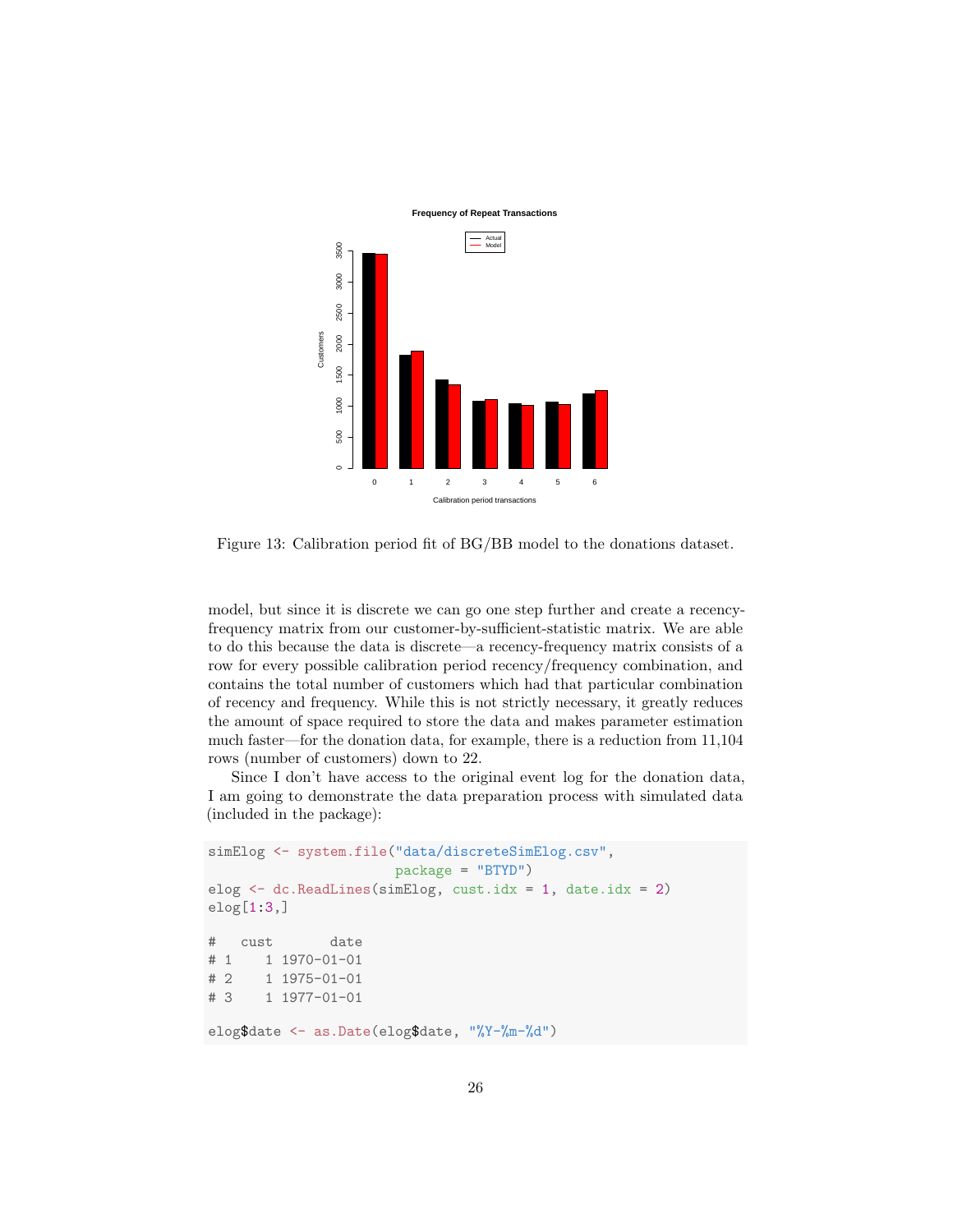```
max(elog$date);
# [1] "1983-01-01"
min(elog$date);
# [1] "1970-01-01"
# let's make the calibration period end somewhere in-between
T.cal <- as.Date("1977-01-01")
simData <- dc.ElogToCbsCbt(elog, per="year", T.cal)
cal.cbs <- simData$cal$cbs
freq<- cal.cbs[,"x"]
rec <- cal.cbs[,"t.x"]
trans.opp <- 7 # transaction opportunities
cal.rf.matrix <- dc.MakeRFmatrixCal(freq, rec, trans.opp)
cal.rf.matrix[1:5,]
# x t.x n.cal custs
# [1,] 0 0 7 2900
# [2,] 1 1 7 933
# [3,] 1 2 7 218
# [4,] 2 2 7 489
# [5,] 1 3 7 95
```
#### 4.2 Parameter Estimation

Estimating BG/BB parameters is very similar to estimating Pareto/NBD parameters. The same rules apply—we use bgbb.EstimateParameters, which also uses  $(1,1,1,1)$  as default starting parameters. Once again, we should run the estimation several times with its own output as starting parameters, to make sure that our estimation converges. One should also test the estimation from different starting points, but I am not going to do that here.

```
data(donationsSummary);
rf.matrix <- donationsSummary$rf.matrix
params <- bgbb.EstimateParameters(rf.matrix);
LL <- bgbb.rf.matrix.LL(params, rf.matrix);
p.matrix <- c(params, LL);
for (i \text{ in } 1:2)params <- bgbb.EstimateParameters(rf.matrix, params);
LL <- bgbb.rf.matrix.LL(params, rf.matrix);
p.matrix.row <- c(params, LL);
```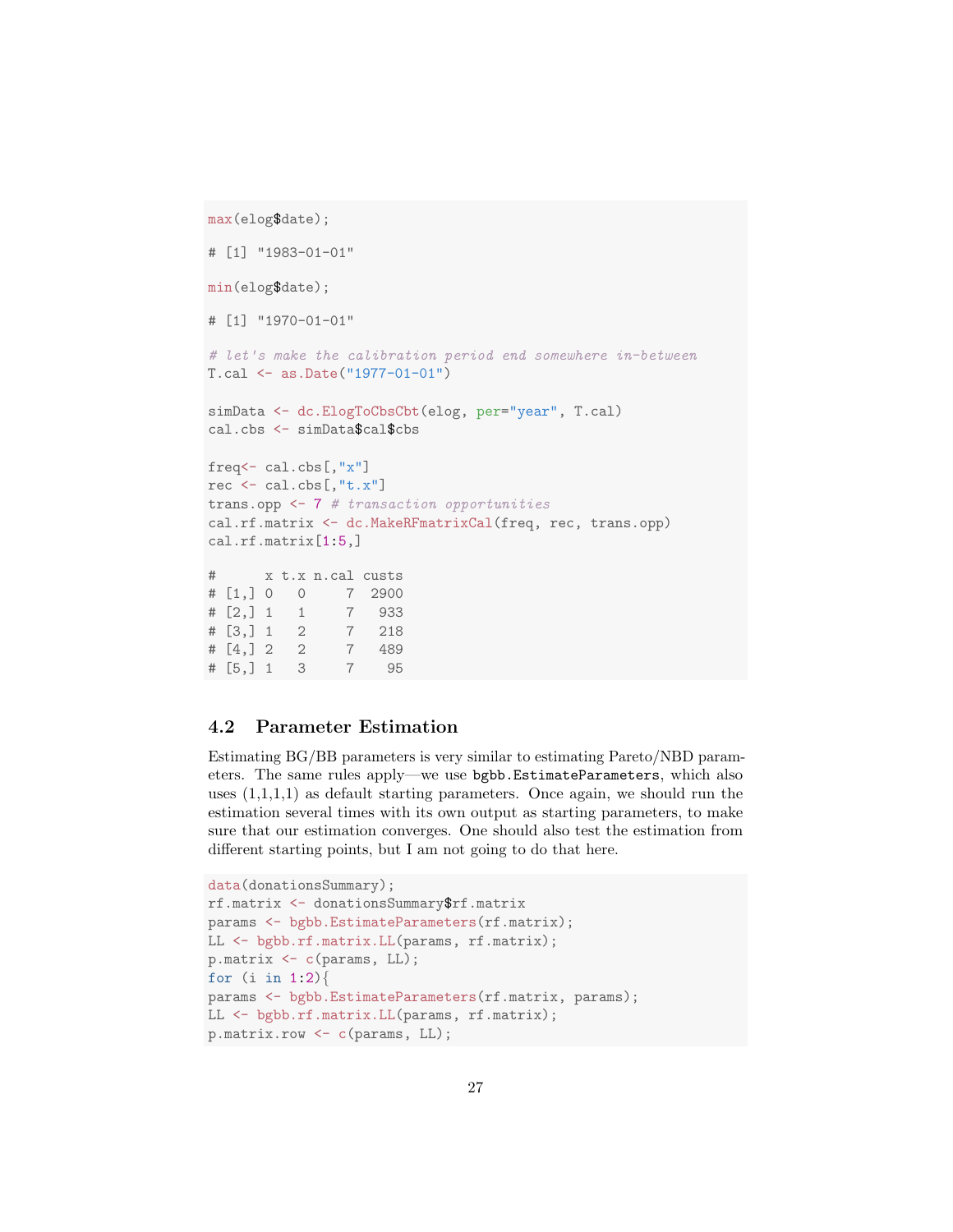

<span id="page-27-0"></span>Figure 14: Transaction rate heterogeneity of estimated parameters.

```
p.matrix <- rbind(p.matrix, p.matrix.row);
}
colnames(p.matrix) <- c("alpha", "beta", "gamma", "delta", "LL");
rownames(p.matrix) \leftarrow 1:3;
p.matrix;
# alpha beta gamma delta LL
# 1 1.204 0.7498 0.6568 2.784 -33226
# 2 1.204 0.7497 0.6568 2.784 -33226
# 3 1.204 0.7497 0.6568 2.784 -33226
```
The parameter estimation converges very quickly. It is much easier, and faster, to estimate BG/BB parameters than it is to estimate Pareto/NBD parameters, because there are fewer calculations involved.

We can interpret these parameters by plotting the mixing distributions. Alpha and beta describe the beta mixing distribution of the beta-Bernoulli transaction process. We can see the beta distribution with parameters alpha and beta in figure [14,](#page-27-0) plotted using bgbb.PlotTransactionRateHeterogeneity(params). Gamma and Delta describe the beta mixing distribution of the beta-geometric dropout process. We can see the beta distribution with parameters gamma and delta in figure [15,](#page-28-0) plotted using bgbb.PlotDropoutHeterogeneity(params). The story told by these plots describes the type of customers most firms would want—their transaction parameters are more likely to be high, and their dropout parameters are more likely to be low.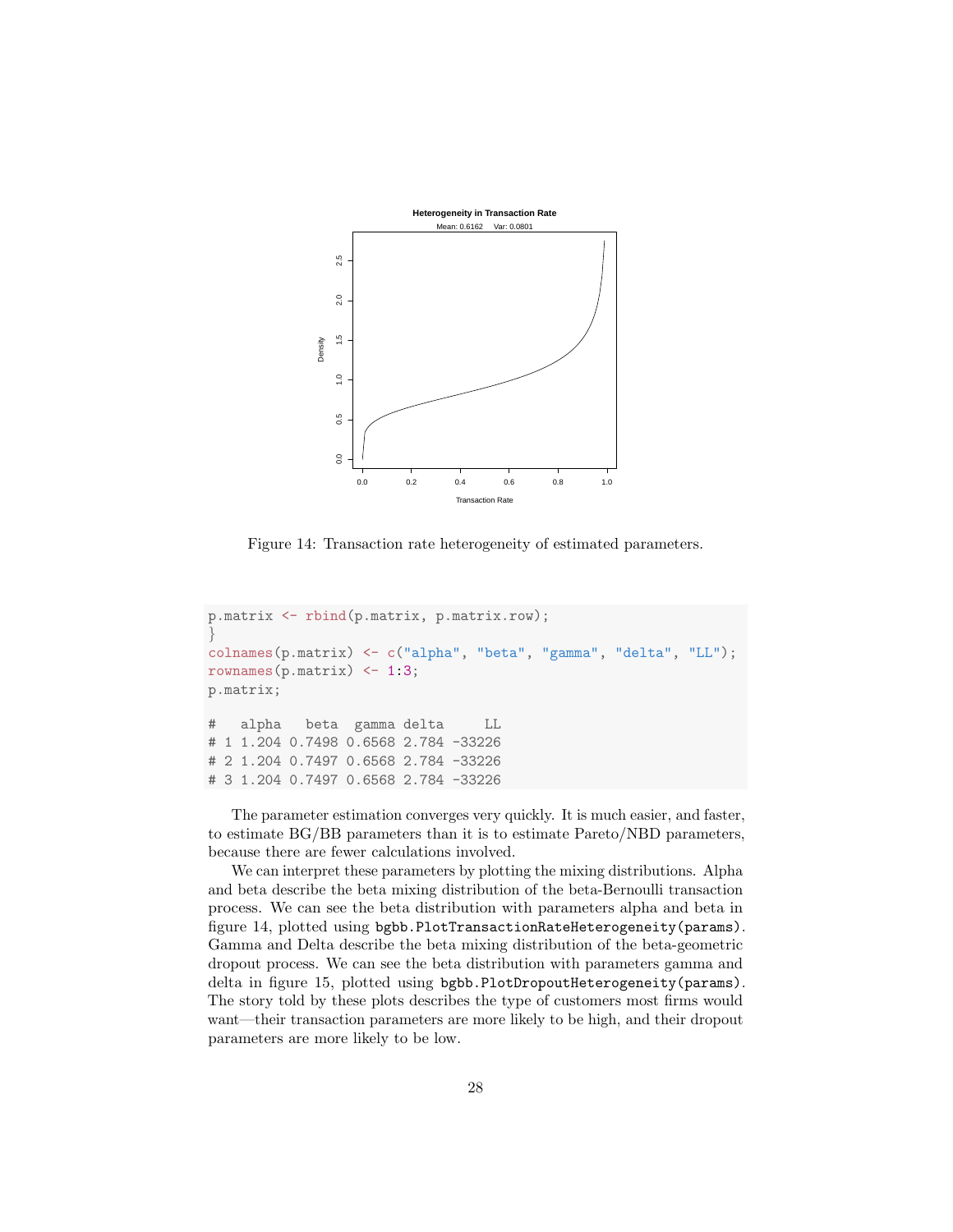

<span id="page-28-0"></span>Figure 15: Dropout rate heterogeneity of estimated parameters.

#### 4.3 Individual Level Estimations

We can estimate the number of transactions we expect a newly acquired customer to make in a given time period, just as with the Pareto/NBD model. For this example, let's say we are interested in estimating the number of repeat transactions we expect a newly-acquired customer to make in a period of 10 years. The same rules that we used for Pareto/NBD functions also apply to BG/BB functions: since we used years to estimate the parameters, we stick to years to represent time periods.

```
bgbb.Expectation(params, n=10);
# [1] 3.18
```
But we want to be able to say something about our existing customers, not just about a hypothetical customer to be acquired in the future. Once again, we use conditional expectations for a holdout period of 10 years. I am going to do this for 2 customers: A, who made 0 transactions in the calibration period; and B, who made 4 transactions in the calibration period, with the last transaction occuring in the 5th year.

# customer A  $n.cal = 6$  $n.star = 10$  $x = 0$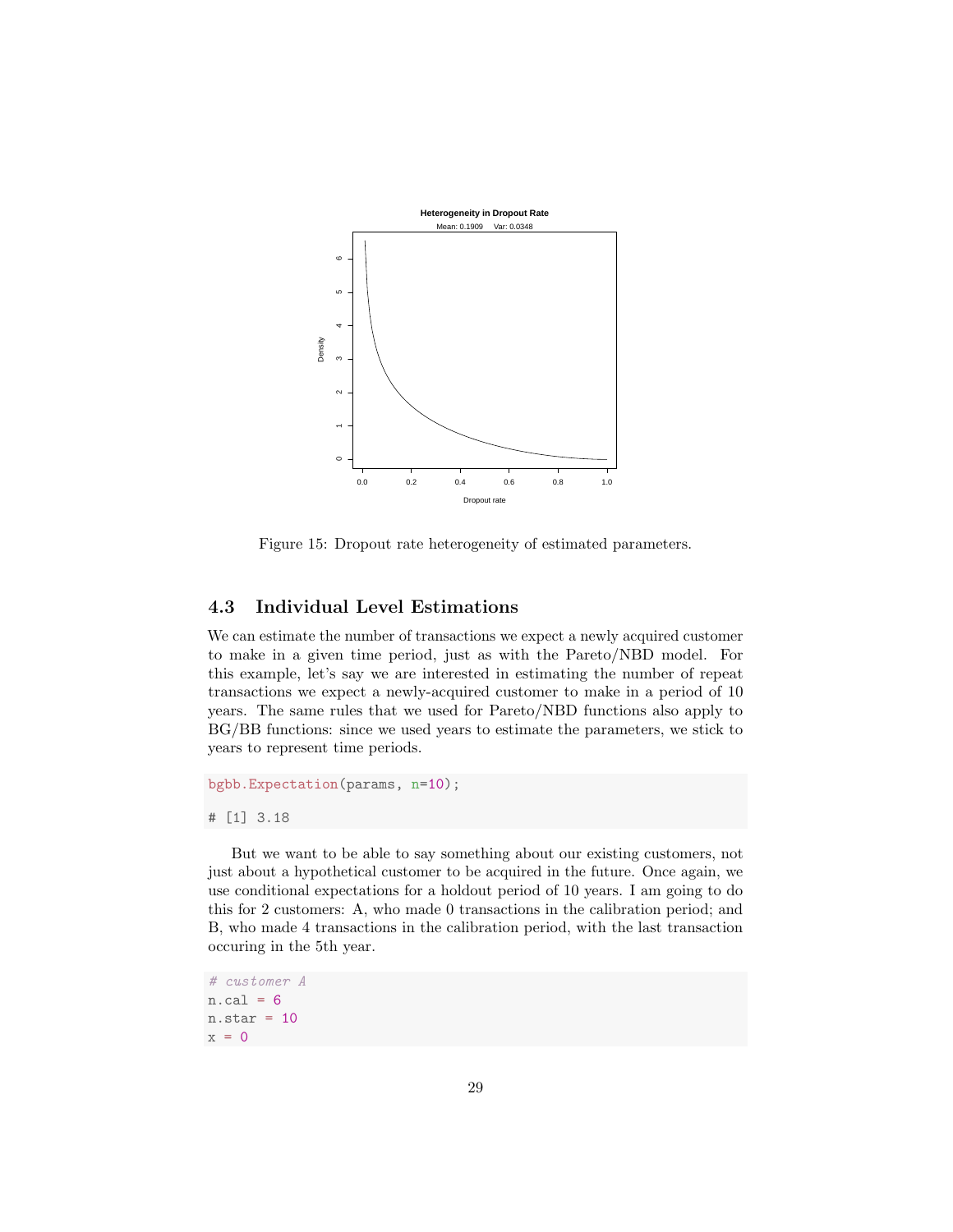```
t.x = 0bgbb.ConditionalExpectedTransactions(params, n.cal,
                                     n.star, x, t.x)
# [1] 0.1302
# customer B
x = 4t.x = 5bgbb.ConditionalExpectedTransactions(params, n.cal,
                                     n.star, x, t.x)
# [1] 3.628
```
As expected, B's conditional expectation is much higher than A's. The point I am trying to make, however, is that there are 3464 A's in this dataset and only 284 B's—you should never ignore the zeroes in these models.

#### 4.4 Plotting/ Goodness-of-fit

Figure [1,](#page-1-0) is the first plot to test the goodness-of-fit: a simple calibration period histogram.

```
bgbb.PlotFrequencyInCalibration(params, rf.matrix)
```
As with the equivalent Pareto/NBD plot, keep in mind that this plot is only useful for an initial verification that the fit of the BG/BB model is not terrible.

The next step is to see how well the model performs in the holdout period. When we used  $dc$ . ElogToCbsCbt earlier, we ignored a lot of the data it generated. It is easy to get the holdout period frequencies from that data:

```
holdout.cbs <- simData$holdout$cbs
x.star <- holdout.cbs[,"x.star"]
```
At this point, we can switch from simulated data to the real discrete data (donation data) provided with the package. The holdout period frequencies for the donations data is included in the package. Using this information, we can generate figure [16,](#page-30-0) which compares actual and conditional expected transactions in the holdout period. It bins customers according to calibration period frequencies.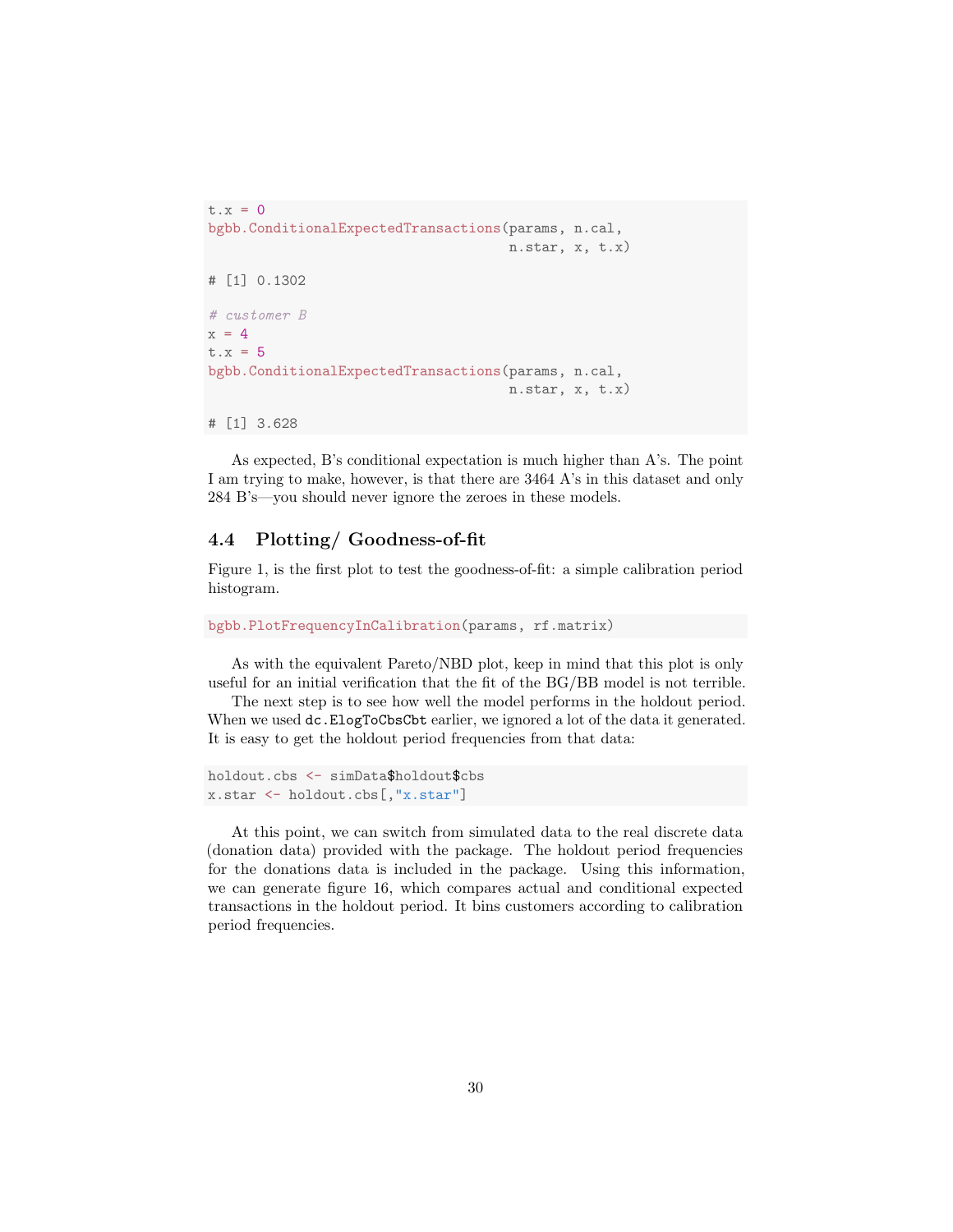

<span id="page-30-0"></span>Figure 16: Actual vs. conditional expected transactions in the holdout period, binned by calibration period frequency.

```
n.star <- 5 # length of the holdout period
x.star <- donationsSummary$x.star
comp <- bgbb.PlotFreqVsConditionalExpectedFrequency(params, n.star,
                                              rf.matrix, x.star)
rownames(comp) <- c("act", "exp", "bin")
comp
# freq.0 freq.1 freq.2 freq.3 freq.4 freq.5 freq.6
# act 1.744e-01 0.4328 0.8126 1.390 2.062 2.643 3.534
# exp 7.286e-02 0.3249 0.7089 1.334 2.031 2.784 3.753
# bin 3.464e+03 1823.0000 1430.0000 1085.000 1036.000 1063.000 1203.000
```
Since the BG/BB model uses discrete data, we can also bin customers by recency. Figure [17](#page-31-0) shows the fit of holdout period frequencies, with customers binned in this manner.

```
comp <- bgbb.PlotRecVsConditionalExpectedFrequency(params, n.star,
                                             rf.matrix, x.star)
rownames(comp) <- c("act", "exp", "bin")
comp
# rec.0 rec.1 rec.2 rec.3 rec.4 rec.5 rec.6
```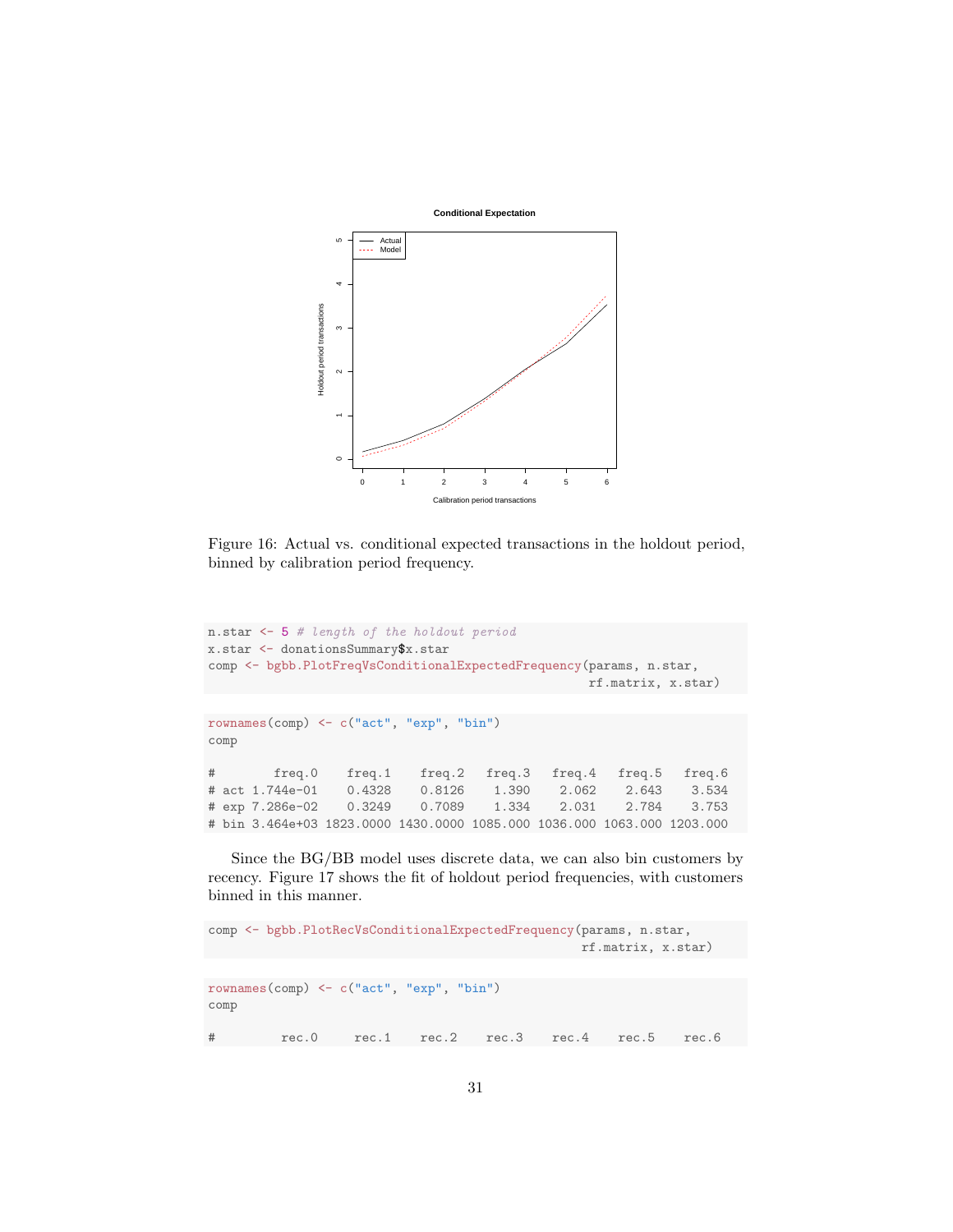**Conditional Expected Transactions by Recency**



<span id="page-31-0"></span>Figure 17: Actual vs. conditional expected transactions in the holdout period, binned by calibration period recency.

|  | # act 1.744e-01 2.181e-01  0.3899  0.4873  0.8089                      |  |  | 1.652 2.947 |
|--|------------------------------------------------------------------------|--|--|-------------|
|  | # exp 7.286e-02 8.569e-02  0.1798  0.4041  0.8511  1.726  3.027        |  |  |             |
|  | # bin 3.464e+03 1.091e+03 890.0000 706.0000 654.0000 1136.000 3163.000 |  |  |             |

Another plotting function provided by the BTYD package is the tracking function—binning the data according to which time period transactions occurred in. Since we do not have the granular data available, we once again cannot get the required data from the event log; however, the process will be exactly the same as described in section [2.4.](#page-8-0) The annual transaction data is provided by the package.

```
inc.track.data <- donationsSummary$annual.trans
n.cal < -6xtickmarks <- 1996:2006
inc.tracking <- bgbb.PlotTrackingInc(params, rf.matrix,
                                     inc.track.data,
                                     xticklab = xtickmarks)
```

```
rownames(inc.tracking) <- c("act", "exp")
inc.tracking
```
# [,1] [,2] [,3] [,4] [,5] [,6] [,7] [,8] [,9] [,10] [,11] # act 5652 4674 4019 3552 3555 3163 3110 2938 2703 2573 1936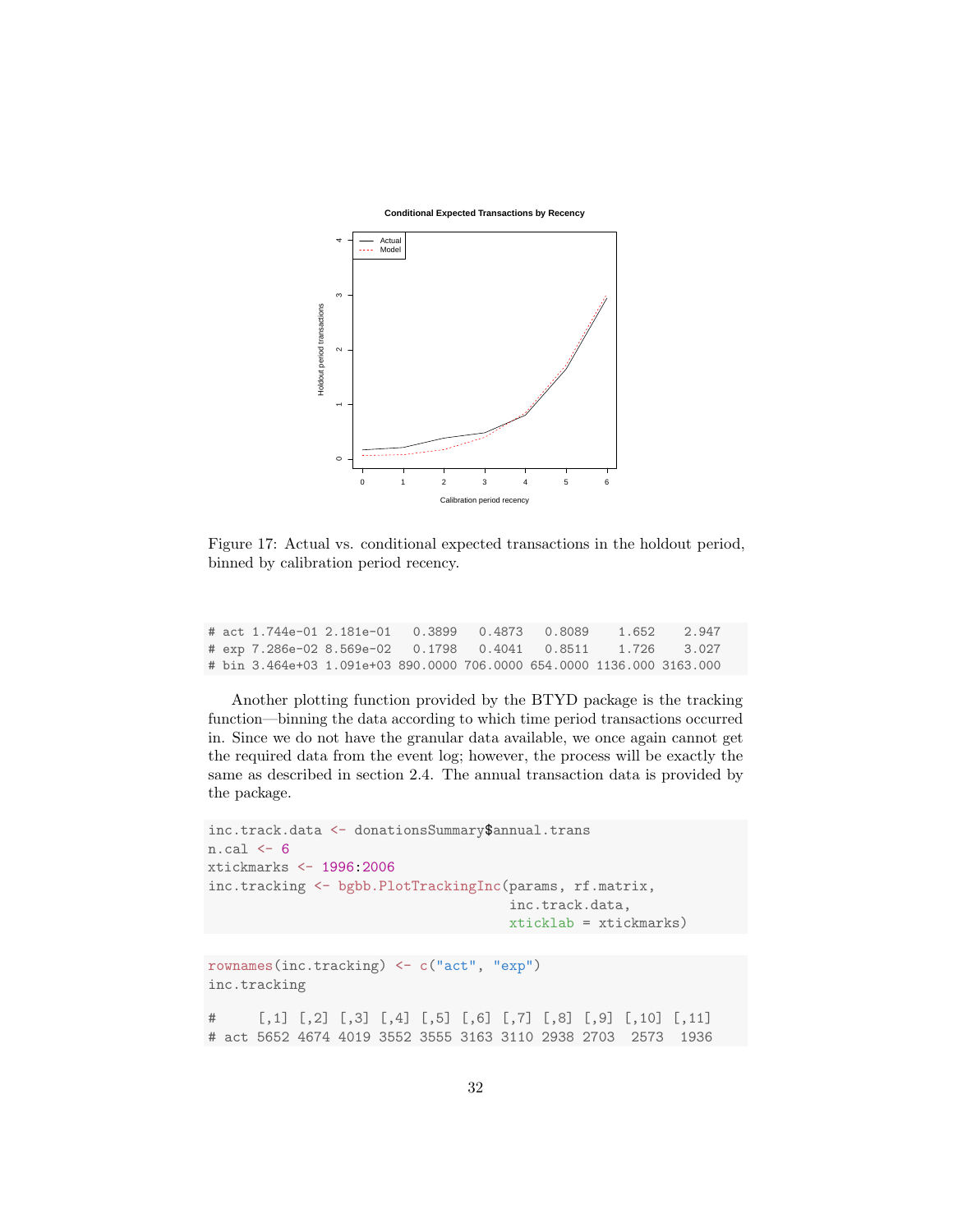

<span id="page-32-0"></span>Figure 18: Actual vs. expected incremental purchasing behaviour.

# exp 5536 4717 4148 3725 3396 3132 2914 2730 2574 2438 2319

Figure [18](#page-32-0) shows remarkable fit, but we can smooth it out for a cleaner graph by making it cumulative (as shown in figure [19\)](#page-33-0).

```
cum.track.data <- cumsum(inc.track.data)
cum.tracking <- bgbb.PlotTrackingCum(params, rf.matrix, cum.track.data,
                                    xticklab = xtickmarks)
rownames(cum.tracking) <- c("act", "exp")
cum.tracking
# [,1] [,2] [,3] [,4] [,5] [,6] [,7] [,8] [,9] [,10] [,11]
# act 5652 10326 14345 17897 21452 24615 27725 30663 33366 35939 37875
# exp 5536 10253 14401 18125 21521 24653 27566 30297 32871 35309 37627
```
## 5 Further analysis

The package functionality I highlighted above is just a starting point for working with these models. There are additional tools, such as functions for discounted expected residual transactions (the present value of the remaining transactions we expect a customer to make) and an implementation of the gamma-gamma spend model, which may come in useful for customer analysis. Hopefully you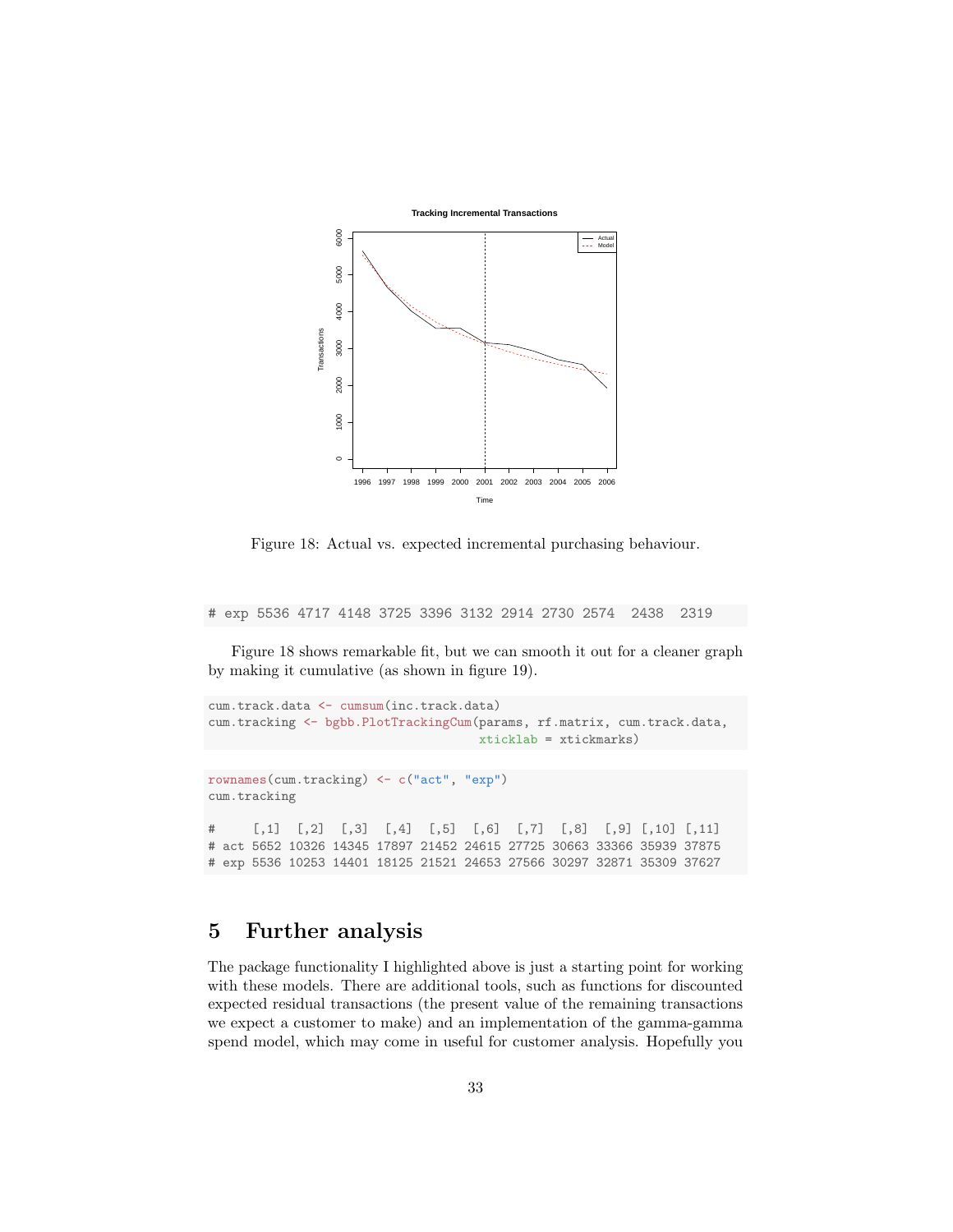

<span id="page-33-0"></span>Figure 19: Actual vs. expected cumulative purchasing behaviour.

now have an idea of how to start working with the BTYD package - from here, you should be able to use the package's additional functions, and may even want to implement some of your own. Enjoy!